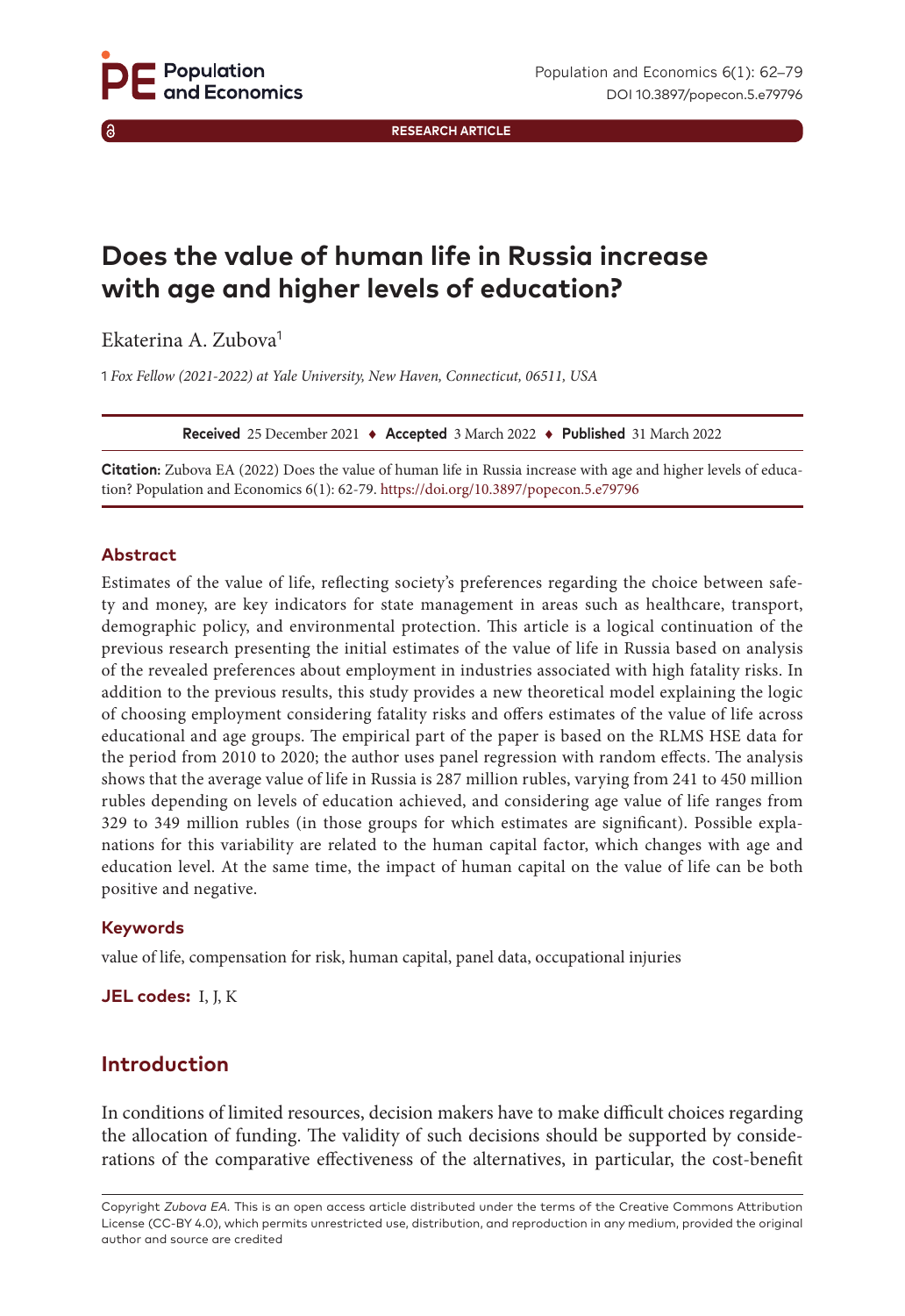analysis based on their implementation. This approach implies a monetary assessment of costs and benefits, including the value of human life.

The term "value of life" is used in this paper with the same meaning as the concepts of "value of human life" and "value of statistical life" (the latter is most widely used in scientific literature).

The idea of measuring the value of life is an example when the theoretical justification for the introduction of the indicator was justified by practical necessity. Even before the publication of the first studies on this topic, in the late 1940s, similar calculations were carried out by the U.S. corporation RAND (Research and Development), fulfilling strategic orders of the U.S. Government to account for human losses during the Cold War (Banzhaf 2014). Today, the value of statistical life is one of the key indicators used in developed countries to assess the benefits and costs of public policy measures in such areas as environmental protection, health, transport, and many others (Banzhaf 2021; Robinson et al. 2019).

At the moment, an officially approved methodology for calculating economic losses from mortality, morbidity, and disability of the population is used in Russia for similar purposes (Order of the Ministry of Economic Development… 2012). The essence of this methodology is that economic losses from mortality are defined as GDP losses due to a person's removal from the workforce. The preferences of people are not considered in such calculation.

A similar approach to accounting for losses from mortality of the population in the framework of the cost–benefit analysis has been used and is still used in a number of other countries. Nevertheless, in most developed countries, this approach is becoming less and less popular and is being replaced by estimates of the value of life obtained based on an analysis of the population preferences. In particular, in the USA, most calculations carried out by government departments use estimates obtained considering people's choices about employment in dangerous industries and occupations (Banzhaf 2021).

There are other approaches to assessing the value of life, including that based on the amount of life insurance death benefit, the amount of compensation to relatives of the deceased specified in regulatory legal acts, or the results of public surveys on the fair value of life. A detailed overview of the main approaches can be found, for example, in the works of (Nifantova and Shipitsyna 2012) and (Zubets and Novikov 2018). Nevertheless, the analysis of the compensating wage differential is currently the most reliable methodology (Bykov 2007; Viscusi and Masterman 2017; Banzhaf 2021).

The calculation of the value of life in Russia using this methodology is presented for the first time in (Zubova 2022a); however, alternative estimates have been presented in a number of previous studies. For example, Andrei Bykov (2007) conducts a systematic analysis of existing estimates of the value of life in the United States and Russia, obtained using various approaches. Based on a comparison of these values, he comes to the conclusion that the estimates of the value of life in Russia, recommended for use in public administration, amount to 30-40 million rubles (in 2007 prices). With adjustment for the consumer price index, these values would amount to about 74-99 million rubles in 2020.

In (Zubets and Novikov 2018), the authors present their own econometric model reflecting the population's decisions regarding migration between regions and at the country level, taking into account differences in life expectancy and average per capita income. Their estimates of the value of life are in the range from 51.3 to 61.1 million rubles.

This article elaborates two previous studies by Ekaterina Zubova (2022a, 2022b), in which the first estimates of the value of life in Russia were proposed based on the revealed preferences of people regarding compensation for the fatality risk at work. In the arti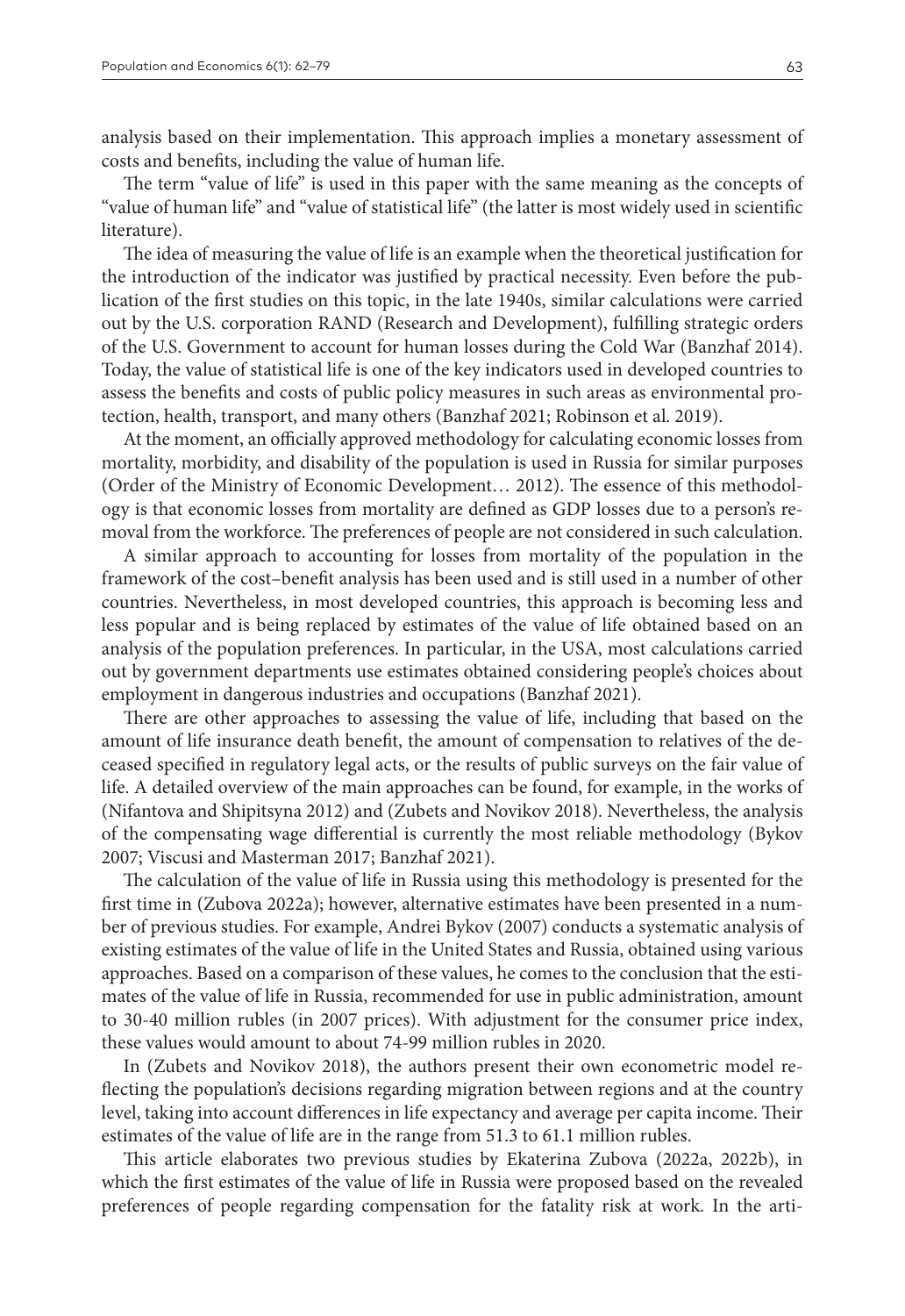cle (Zubova 2022a), these estimates were obtained based on the analysis of a cross-sectional sample for 2018 and regarding differentiation of risks across sectors of the economy and professions. The following paper (Zubova 2022b) presents the methodology discussion and provides refined estimates on panel data from 2010 to 2020, which enables accounting for unobservable characteristics affecting wage variation, such as differences in employee productivity.

The contribution of the article is threefold. Firstly, it proposes a new theoretical model reflecting the foundations and logic of calculating the value of life. Secondly, based on panel data for Russia, it analyzes the dependence of the value of life on age, which has long been and still is the subject of controversy in other research papers on this topic. Thirdly, it presents empirical estimates of the value of life across population groups defined by their level of education, which, as will be shown later, is one of the main factors differentiating the value of life.

The paper consists of an introduction, four main sections and a conclusion. In the main part, the author considers the theoretical foundations of value-of-life calculations, proposes a new model of equilibrium in the labour market taking into account the choice between safety and money, conducts a review of related empirical work, and presents estimates of the value of life in Russia depending on age and education levels.

#### **Theoretical framework for calculating the value of life**

An approach to estimating the value of life considering people's willingness to pay for risk reduction, or, equivalently, to accept compensation for increased risk, was presented in the work of the Belgian economist Drèze (1962). A few years later, this issue attracted the attention of the English-speaking community — after the publication of Thomas Schelling's work *The life you save can be your own*, in which he first introduced the concept of "the value of statistical life" (Schelling 1968).

A simple theoretical justification for the use of the value of life indicator is determined by the formulas described below (Drèze 1962; Hammitt 2000; Andersson and Treich 2011). Faced with life-threatening choices, individuals maximize expected utility (*EU*):

 $EU(p, w) = pu_s(w) + (1 - p)u_d$ (formula 1) where *p* is the probability of staying alive,  $u_s(w)$  and  $u_d(w)$  are utilities if an individual survives or dies, which depends on the amount of his wealth in each case (*w*).

The value of life itself is defined as the marginal rate of substitution between life safety and money in accordance with the formula:

$$
VSL = mrs = \frac{dw}{dp} = \frac{u_s(w) - u_d(w)}{pu_s'(w) + (1 - p)u_d'(w)},
$$
 (formula 2)

where  $u'_{s}(w)$  and  $u'_{d}(w)$  are the derivatives of utility functions in terms of wealth (*w*) if the individual survives or dies, respectively.

The existing approach to determining the value of life as the marginal rate of substitution between life safety and money has several significant drawbacks. Firstly, it takes into account only the marginal change in the amount of risk or the amount of wealth. This circumstance does not allow using this formula for cases when the changes are significant in magnitude. Secondly, it does not account for differences between individuals, including in their attitude to risk and their amount of human capital, whereas empirical studies confirm that there is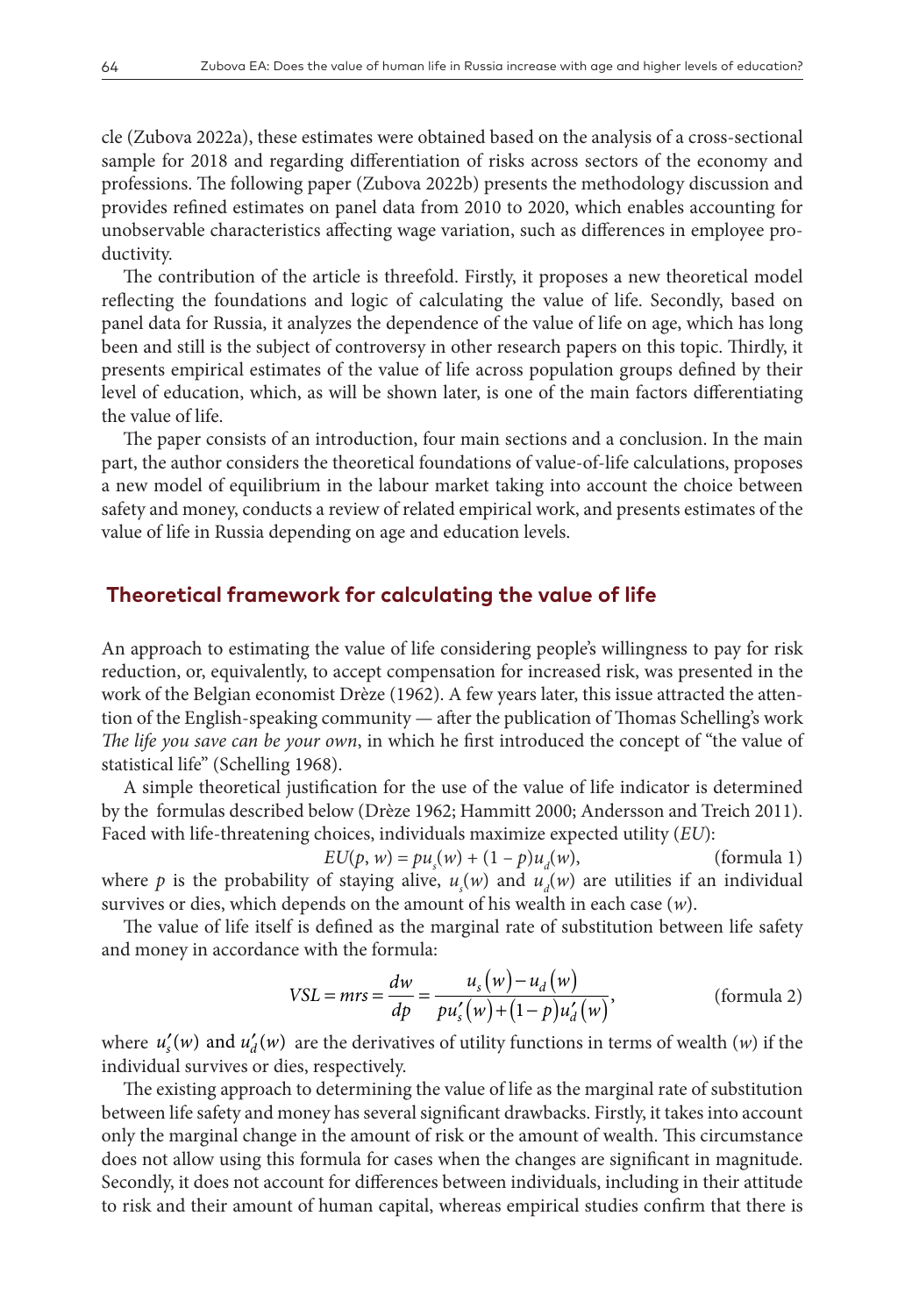such a differentiation (see, for example, (Aldy and Smyth 2014; Aldy and Viscusi 2007) on the dependence of the value of life on age).

In addition, this model has weak explanatory power for analyzing the mechanism of risk-related decision-making in the labour market, whereas this context is the most popular in empirical studies (Banzhaf 2021).

It should be noted that, in addition to this specification and its various modifications, there are a number of other, much more complex models in scientific literature that take into account many features of decision-making, including discounting factors, the possibility of accumulating assets, making wills, etc. (see, for example, (Shepard and Zeckhauser 1984; Rosen 1988)). However, more complex models require much more data, which significantly complicates their application for empirical evaluation.

As a compromise between the explanatory power of conceptual foundations and the realism of empirical implementation, a new theoretical model for calculating the value of life based on employment choices and accounting for the risk factor is proposed in the next section.

# **Theoretical model of equilibrium in the labour market accounting for risk**

The theoretical model of employment choice presented below, that regards the differences in the magnitude of the risks of fatal injury by industry, explains the mechanism for determining the value of life.

This model considers a closed economy (there is no labour migration, the supply of labour is fixed) without government intervention. The economy is represented by two industries, in each of which there is one company producing the same product. The product market and the labour market are perfectly competitive. The solution of the model is determined within the framework of the partial equilibrium of labour demand and labour supply, taking into account the fact that workers choose between employment in a "safe" industry for lower wages or in a "risky" industry for a corresponding surplus in pay.

The key consequence of the above-mentioned assumptions of the model is that in terms of making decisions about employment, industries differ only in the magnitude of the risk of death, while other factors affecting the attractiveness of choosing employment in each of the industries do not affect workers.

#### **Consumption sector**

Workers (*i* is the index denoting the reference number of each employee) make employment decisions to maximize the expected utility (*EU*<sub>i</sub>), which is determined by the probability that the employee will survive (*pr* is the probability of death at work) and his utility from consumption in case of survival:

$$
EU_i = (1 - pr)u_i(c_i, \eta_i),
$$
 (formula 3)

where  $c_i$  is the volume of consumption of the *i*-th individual,  $\eta_i$  is a constant reflecting the degree of relative risk aversion by this individual*.*

The formulation is similar to the model in (formula 1) with the only difference that we assume in advance that the utility in case of death equals zero. This assumption would be unfounded if we believed that employees value bequests, because in the event of their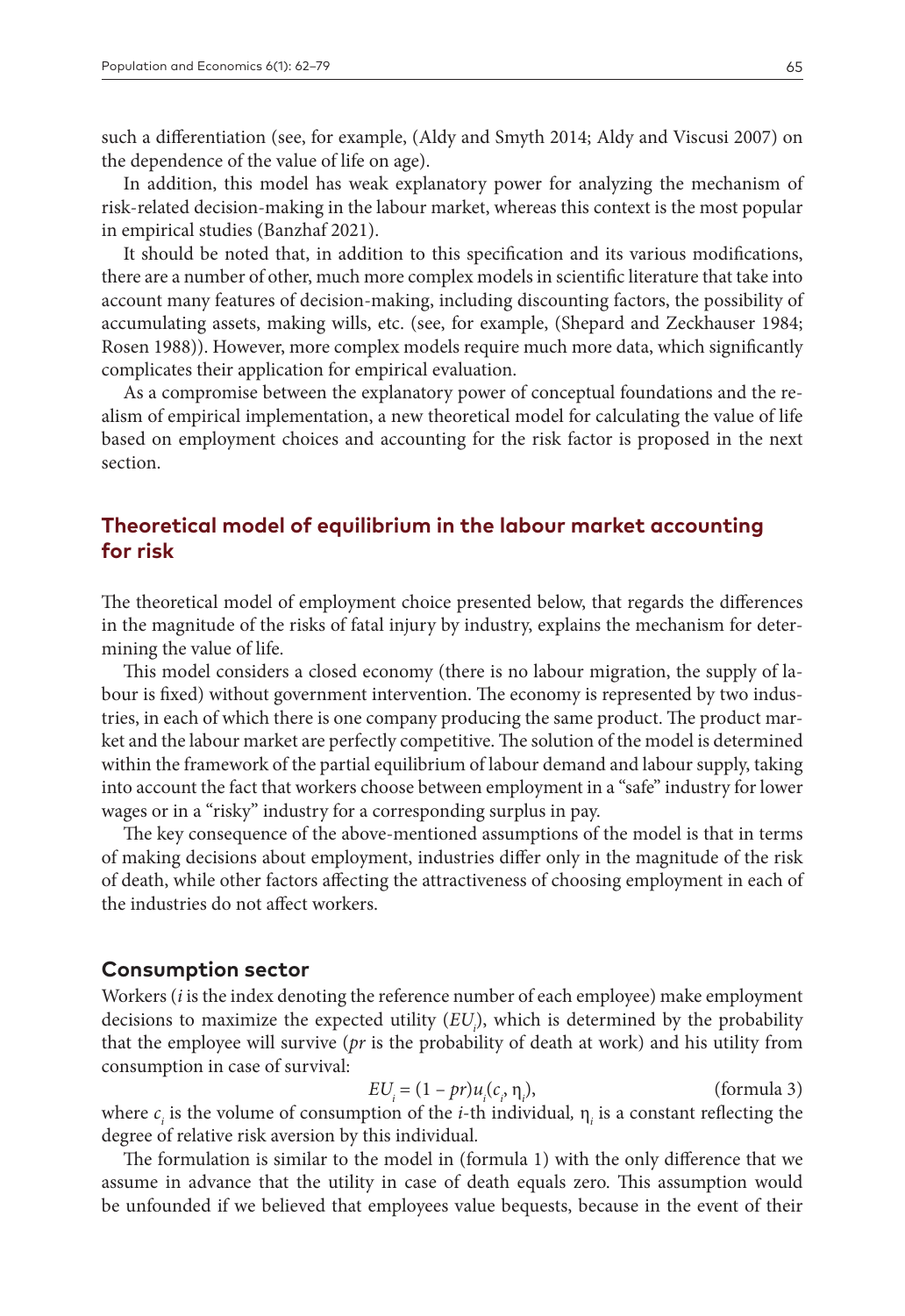death, relatives can receive compensation. However, since in fact in the labour market, compensation for risk usually is a regular wage surplus, after the death of an employee, their family (except for some cases stipulated in the legislation on compensation to the relatives of the deceased) simply loses this source of income, so that death cannot be considered to bring non-zero utility.

The utility of an individual  $(u_i)$  from consumption is expressed by a function with constant relative risk aversion (CRRA), taking into account that the attitude to risk can also vary among individuals: 1−

$$
u_i = \begin{cases} \frac{c_i^{1-\eta_i}}{1-\eta_i}, \eta_i \ge 0, \eta_i \ne 1, \\ \ln(c_i), \eta_i = 1. \end{cases}
$$
 (formula 4)

Next, we will omit the limiting case in which  $\eta_i = 1$  since this is not essential for the conclusions of the model.

The assumption of differences in the degree of risk aversion is difficult to account for in the process of empirical assessment, but it is fundamentally important for understanding reality, since some people ("preferring adventure") may be more willing to engage in risky work, while others ("preferring tranquility") value safety significantly higher.

Workers also differ in the amount of human capital (*h<sub>i</sub>*) which affects their productivity. The amount of human capital depends on the level of education  $(s<sub>i</sub>)$  and the age of the employee (*a*<sub>*i*</sub>):

$$
h_i = h_i(s_i, a_i), \qquad \text{(formula 5)}
$$

The dependence of the amount of human capital on the level of education achieved is more likely to be positive, but the relationship with age is less unambiguous. This dependence can be non-linear, since, on the one hand, over the years, a person gains experience and develops certain skills, but, on the other hand, as they age, physical abilities may deteriorate, and productivity may decrease.

In the absence of the possibility of borrowing and savings, as well as any sources of income other than labour income, a one-period budget constraint takes the following form:

 $c_i = w_i$ , (formula 6)

where  $w_i$  is the wage of the *i*-th employee.

## **Production sector**

The task of firms is to maximize profits. The sphere of production is represented by two industries (j is the number of the industry,  $j = \{1,2\}$ ). Output in each industry is described by the Cobb-Douglas production function and depends on the level of technological progress (A), the amount of physical capital (K), the number of employees (L) and the average level of human capital per employee (H). For simplicity, we assume that the marginal cost of renting capital and the depreciation rate are zero, since this premise does not lead to a limitation of the generality of results in terms of calculating the value of life. Thus, the marginal costs of firms are related only to labour costs, and the output function looks as follows:

$$
Y_j = AK_j^{\alpha} (H_j L_j)^{1-\alpha}.
$$
 (formula 7)

Each of the industries employs *Lj* workers, each of whom has a certain level of human capital: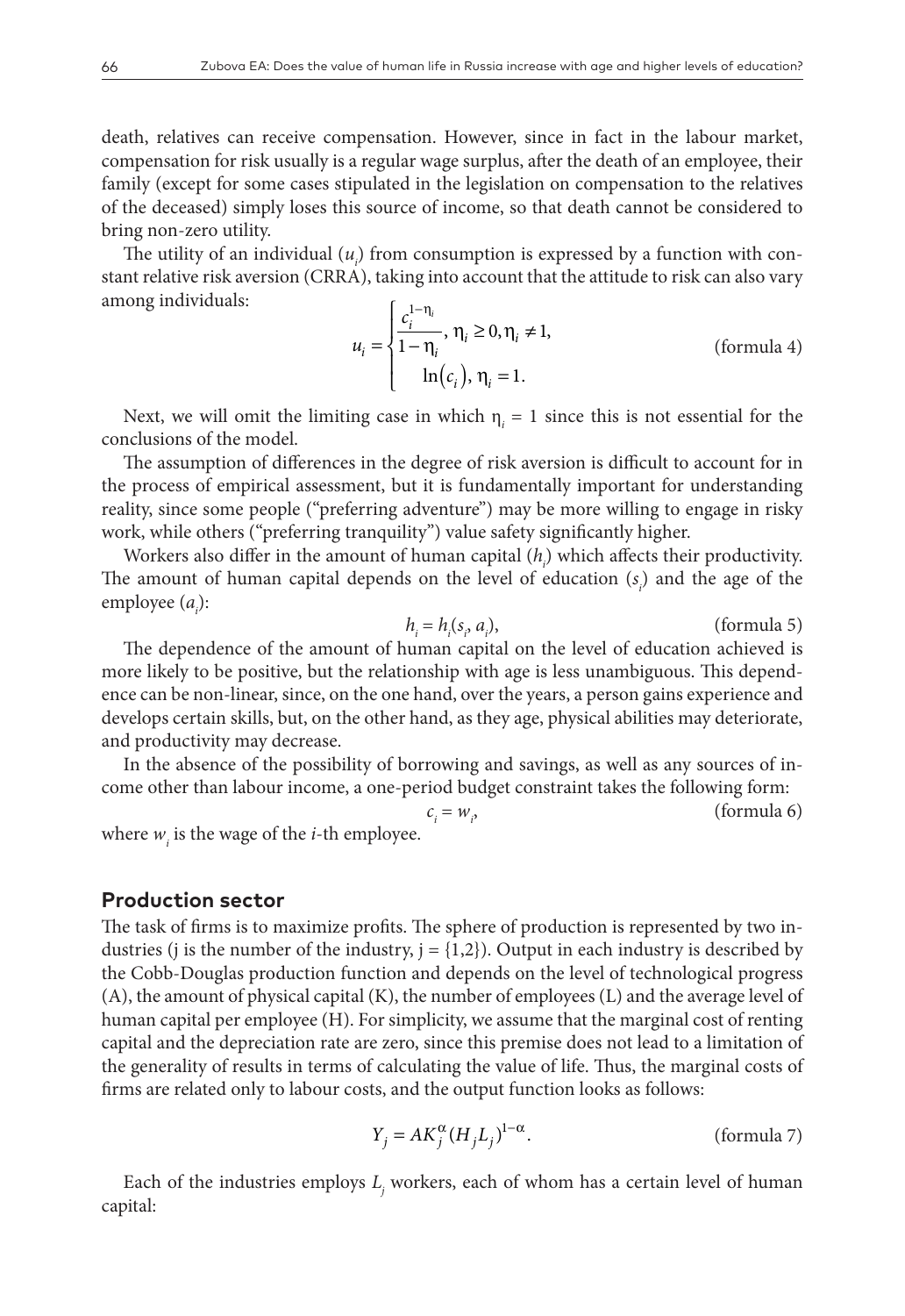$$
H_j L_j = \sum_{i=1}^{L_j} h_i(s_i, a_i).
$$
 (formula 8)

All firms are risk-neutral. Industries differ in the probability of death of an employee at work, depending on whether firms in this industry incur additional costs (*v*) to ensure occupational safety. By introducing such a distinction, we assume that in the real economy, firms can potentially reduce the risk to the lives of employees to zero if they make the necessary investments in ensuring safety at the workplace. Since the cost of such investments can be substantial, it is not profitable for firms to invest if employees agree to take on the risk in exchange for monetary compensation, the amount of which is less than the estimated cost of the necessary investments.

In the first industry  $(j = 1)$ , the risk of death at work is zero, and the marginal costs for each employee ( $mc<sub>ii</sub>$ ) are the sum of his wage ( $w<sub>ii</sub>$ ) and the costs associated with ensuring occupational safety per employee (*v >* 0):

$$
j = 1: \begin{cases} pr = 0, \\ mc_{ij} = w_{ij} + v. \end{cases}
$$
 (formula 9)

In the second industry  $(j = 2)$ , the risk of death at work is greater than zero (but less than one, since we do not consider the marginal case in which the probability of the death of an employee is 1, because in the absence of the value of bequests, it makes no sense to agree to imminent death for any amount of money), and firms do not incur additional safety costs:

$$
j = 2: \begin{cases} pr \in (0;1), \\ mc_{ij} = w_{ij}. \end{cases}
$$
 (formula 10)

## **Balance of labour demand and labour supply**

Within the framework of this model, it is assumed that each employee is employed in one of the industries. The marginal product of a unit of labour (one worker) per *unit of human capital* is equal to the partial derivative of the expression given by formula 7, with respect to (*Hj Lj* ):

$$
mp_j = \frac{dY_j}{d(H_j L_j)} = A(1 - \alpha) \frac{K_j^{\alpha}}{(H_j L_j)^{\alpha}}.
$$
 (formula 11)

The balance of supply and demand for labour in each of the industries implies equality of the marginal product of labour *provided* by a *certain level of human capital*  $(\mathit{mp}_j \times \mathit{h}_i(s_i, a_j))$ to marginal costs of firms per employee ( $mc<sub>ii</sub>$  in formulas 9 and 10):

$$
\begin{cases}\nA(1-\alpha)\frac{K_1^{\alpha}}{(H_1L_1)^{\alpha}}h_i(s_i,a_i) = w_{i1} + v, \\
A(1-\alpha)\frac{K_2^{\alpha}}{(H_2L_2)^{\alpha}}h_i(s_i,a_i) = w_{i2}.\n\end{cases}
$$
\n(formula 12)

Thus, an employee's salary in a "safe" industry, other things being equal (including with an equal level of human capital), will be lower than in a "risky" industry due to the deduction of labour safety costs (which is similar to the situation when a risk premium equal to *v* is introduced in a dangerous industry).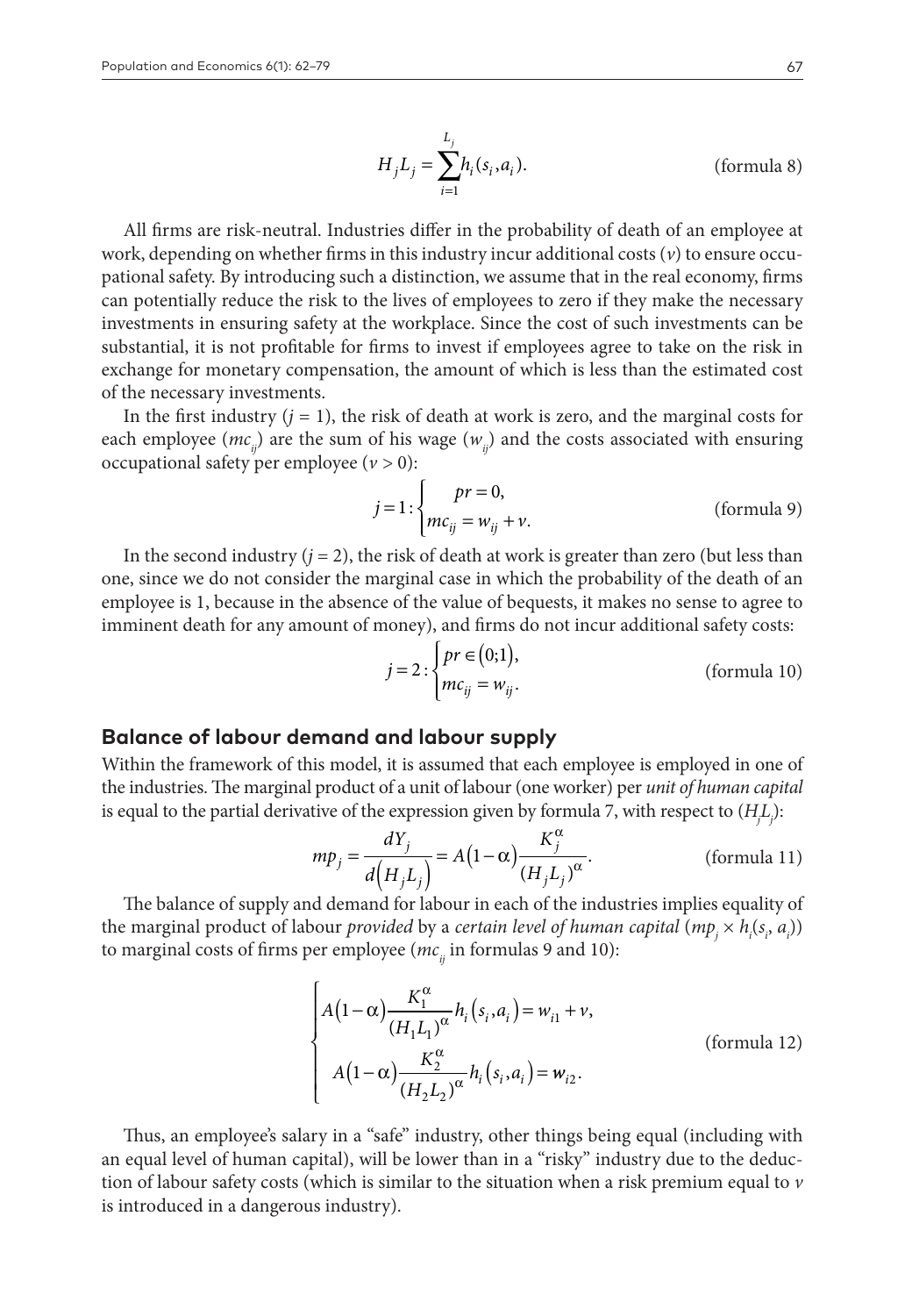According to the definition of the value of life accepted in scientific literature, it is equal to the marginal rate of substitution between safety of life with money. For each employee, this parameter is calculated using the following formula:

$$
VSL_{i} = mrs_{i2} = \frac{dw_{i2}}{d(1 - pr)} = \frac{w_{i2}}{(1 - pr)(1 - \eta_{i})} = \frac{A(1 - \alpha)\frac{K_{2}^{\alpha}}{(H_{2}L_{2})^{\alpha}}h_{i}(s_{i}, a_{i})}{(1 - pr)(1 - \eta_{i})}, \quad \text{(formula 13)}
$$

Thus, the value of life positively depends on the amount of human capital and the degree of employee's risk aversion. It is important to note that such an approach to estimating the value of life is valid only for the extreme case when we assume that the probability of death in a relatively risk-free situation increases by a small amount. If the difference in risk is large, the use of the marginal substitution rate is irrelevant. In this case, it would be more correct to estimate the value of life as the amount of "fair compensation", that is, satisfying workers in terms of expected utility, for the probability of death close to 1.

To determine fair compensation, we consider a situation in which employees do not care which industry they work in, since in both cases they expect the same level of utility. Equality of expected utilities in the case of zero  $(j = 1)$  and non-zero  $(j = 2)$  risk is determined by the following expression:

$$
\frac{c_{i1}^{1-\eta_i}}{1-\eta_i} = (1 - pr)\frac{c_{i2}^{1-\eta_i}}{1-\eta_i},
$$
 (formula 14)

Since, in accordance with the budget constraint, the level of consumption is equal to the amount of wages, we can represent the expression from formula 14 as follows:

$$
\frac{\left(A(1-\alpha)\frac{K_1^{\alpha}}{(H_1L_1)^{\alpha}}h_i(s_i,a_i)-\nu\right)^{1-\eta_i}}{1-\eta_i} = \frac{1-\eta_i}{\left(A(1-\alpha)\frac{K_2^{\alpha}}{(H_2L_2)^{\alpha}}h_i(s_i,a_i)\right)^{1-\eta_i}}, \qquad \text{(formula 15)}
$$

By converting this expression, we can determine the "fair" value of the risk premium:

$$
\nu = A\left(1 - \alpha\right)h_i\left(s_i, a_i\right) \left(\frac{K_1^{\alpha}}{\left(H_1 L_1\right)^{\alpha}} - \frac{1 - \eta_i}{1 - pr} \times \frac{K_2^{\alpha}}{\left(H_2 L_2\right)^{\alpha}}\right), \qquad \text{(formula 16)}
$$

This value reflects the amount of the minimum allowance at which the employee agrees to choose a risky job. Thus, the value of this premium increases as the level of human capital (based on age and education level) increases, as the degree of risk increases, and as the employees' risk aversion increases.

In addition, this value also depends on the decisions made by other individuals, since they are responsible for the distribution of labour and human capital between the two industries, and, accordingly, for the demand for labour in each of the industries. The more labour and human capital involved in a "risky" industry and the less in a "safe" one, the higher the premium should be. The meaningful interpretation is that the more workers there are in the industry and the higher the amount of human capital involved, the smaller the marginal product that falls on each additional employee and unit of their human capital, and the lower their resulting wage.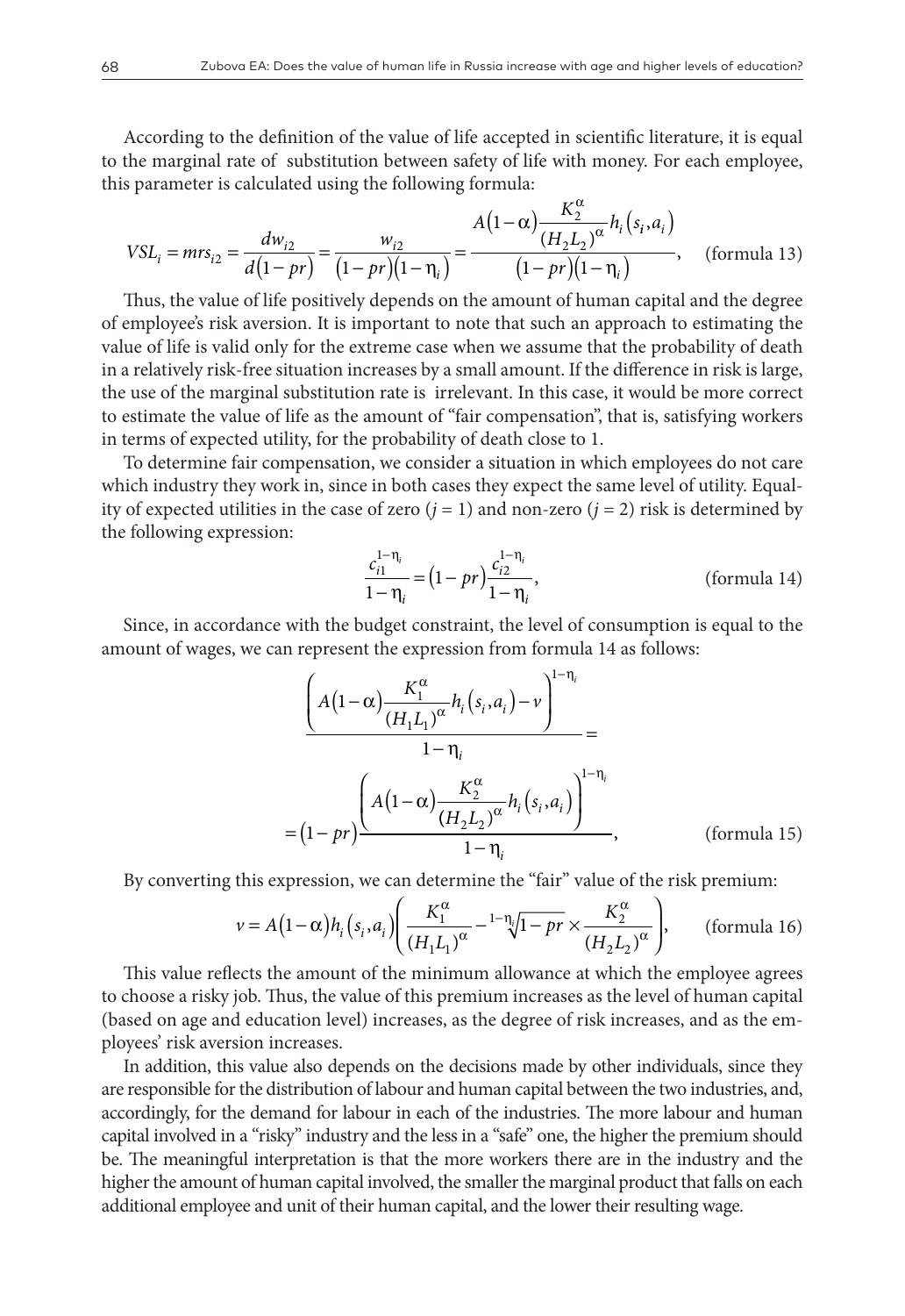This model illustrates the basic economic intuition behind the term *value of life* within the framework of the use of the compensating wage differential methodology: employees can choose whether to accept additional risk for an appropriate compensation or to work in a safer, but lower-paying job. In addition, the interpretation of this situation is also given above by firms: theoretically, they could minimize the risks of occupational injuries by spending additional resources on improving working conditions, but in terms of costs, it may be more profitable to simply pay employees an appropriate compensation.

At the same time, considering the above-mentioned prerequisites, this model has several significant limitations. One of the key among them is that industries or firms differ only in the level of risk. Obviously, in reality, the differences between industries and types of work within them are much wider, which, of course, will affect both the attractiveness of choosing employment in a particular industry for employees, and the amount of wages offered to them. This may concern not only working conditions, but also the requirements imposed on employees, which calls into question the premise of perfect competition in the labour market. For example, competition between workers with high and low levels of education may be far from perfect, since certain types of work (for example, in the field of education or high technology) may be available only to people with higher education, so in some sense this partly gives them monopoly power, as a result of which the wages offered to them will be higher even in the absence of risk.

In addition, in terms of applicability to reality, the premise of a closed economy and the absence of labour migration may play an important role, since labour migrants (primarily working illegally) may be forced to engage in more dangerous work even in the absence of fair compensation for risk due to the fact that their choice regarding employment is limited.

Another important point is the use of a simple one-period budget constraint. In real life, employment decisions can be influenced by the presence of a discounting factor, as well as the availability of other sources of income, the availability of borrowing and savings, etc. All these factors create the need for an intertemporal choice, the results of which may differ significantly from a single-period specification.

Despite all the limitations listed above, within the framework of this model, the main task was to reflect the essence of the choice regarding employment considering the risk factor, while further improvements can serve as directions for future research in this area.

#### **Review of empirical background**

The most significant contribution to the empirical assessment of the value of life belongs to the U.S. economist William Viscusi. In his works and in collaboration with other scientists, he proposed and continues to develop the most popular methodology for assessing the value of life based on determining people's willingness to accept risky work for appropriate compensation in wages (see, for example, (Viscusi 1993, 2004, 2011; Viscusi and Aldy 2003; Viscusi and Masterman 2017), etc.).

According to the methodology proposed by Viscusi (2004), the value of life is calculated in two stages. At the first stage, the hedonic wage regression equation is estimated, where the probability of fatal injury at work is used as a variable of interest:

$$
\ln(wage_i) = \beta X_i + \gamma_1 fatal \; injury \; risk_i + \gamma_2 non-fatal \; injury \; risk_i + \varepsilon_i, \qquad \text{(formula 17)}
$$

where  $\textit{wage}_i$  is the hourly wage rate of an employee with index i,  $X_i$  is the vector of control variables, β, γ<sub>1</sub>, γ<sub>2</sub> are regression coefficients, ε<sub>i</sub> is idiosyncratic shock.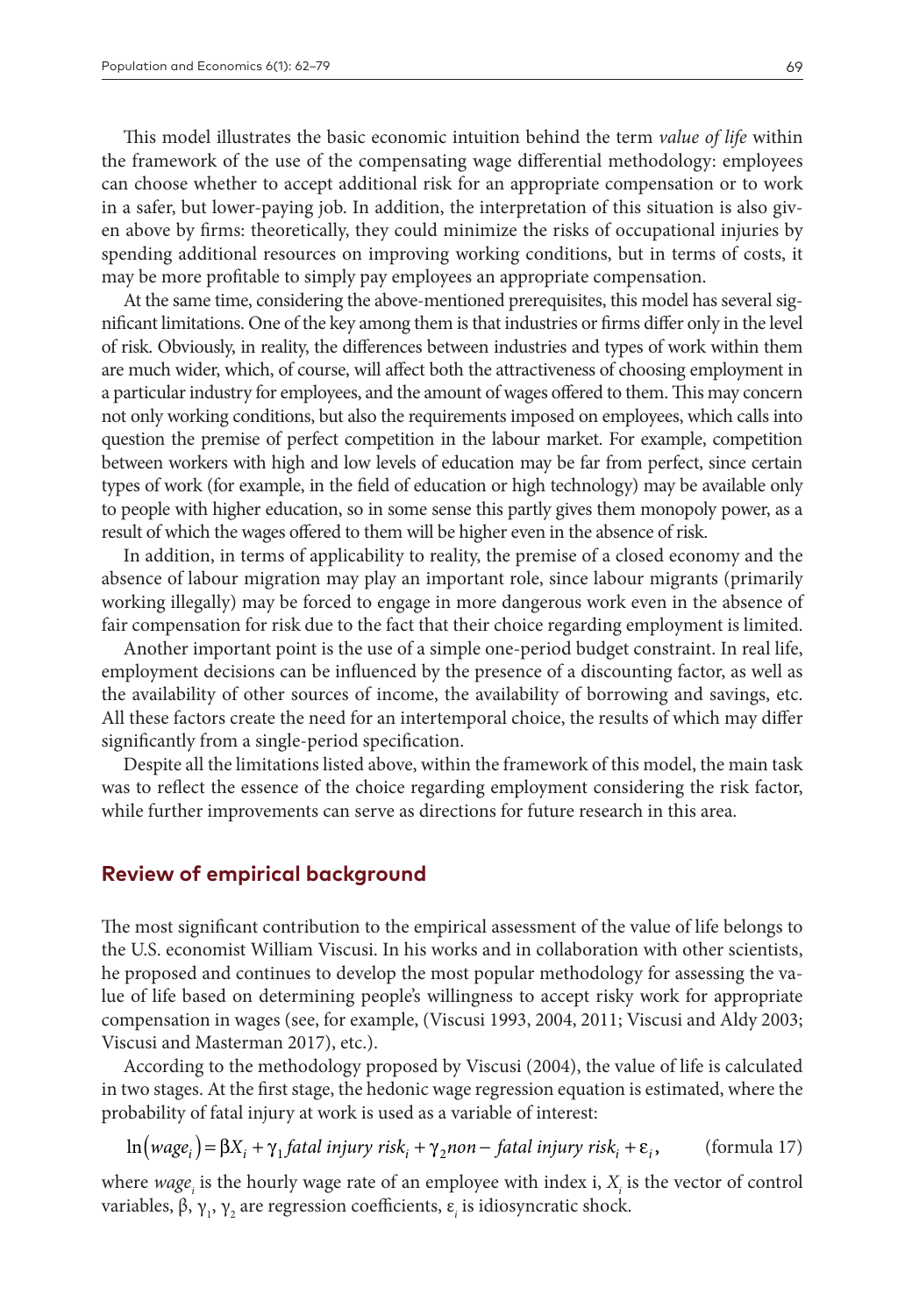At the second stage, the death risk coefficient  $(\gamma_1)$  is used to calculate the value of life directly according to the following formula:

Value of life = average wage 
$$
\widehat{\gamma_1} \times 100000 \times 2000
$$
, (formula 18)

where *average wage* is the average hourly wage in the sample,  $\hat{\gamma}_1$  is the estimate of the coefficient for fatality risk in production from the equation of formula 17, the number of deaths is calculated per 100,000 people, the duration of the working year is taken as 2,000 working hours.

In another paper, Kniesner et al. (2012) proposed an adaptation of this approach to the analysis of panel data, which, according to the results of their research, enables significantly refining estimates of the value of life, including reducing their confidence intervals by accounting for unobservable characteristics. Comparing the values obtained based on the analysis of cross-sample and panel data, the authors concluded that in the first case, the estimates are unreasonably overestimated due to omitted variables bias, the effect of which can be reduced by the use of individual and time effects in panel models. Their approach will be described in more detail below, as it is used in the empirical part of this article.

In addition to individual studies on the value of life, meta-analyses have become increasingly popular in recent years (see, for example, (Murphy et al. 2005; Doucouliagos et al. 2012; Doucouliagos et al. 2014)). This approach enables aggregating the results of previous studies and verifying the reliability of the obtained estimates. Since quite a lot of similar studies have also appeared today, a new level of generalization suggests a "metameta-analysis" presented in the Banzhaf article (2021). As the author of this paper notes, one of the key drawbacks of existing estimates of the value of life, in hedonic wage studies, is ignoring age as a factor of differentiation of such estimates.

A partial analysis of the dependence of the value of life on age was carried out in (Aldy and Smyth 2014; Aldy and Viscusi, 2007, 2008). The authors of the research came to the conclusion that the value of life either decreases with age, or has the form of an inverted U-shaped curve, steadily increasing until a certain age, and then starting a slow decline. Although these results are consistent with considerations about the dynamics of income and consumption within the life cycle, they still require proof of external validity. In addition, this pattern was defined for the U.S. data and is not necessarily observed for other countries.

In the empirical part of the study presented in the next section, the dependence of the value of life on age is tested on Russian data. In addition, the author analyzes the relationship with education, seeing it as another crucial factor affecting the amount of human capital.

# **Estimation of the value of life in Russia considering age and educational level**

The empirical calculations presented below are based on the approach traditionally used in foreign studies to estimate the value of life based on the compensating wage differential and economic intuition, following from the theoretical model described above. As can be seen from table 1 with descriptive statistics, the maximum number of deaths is 24 per 100,000 people. This risk can be considered relatively small, so the calculation of the value of life as the marginal rate of substitution between safety of life and money will be correct.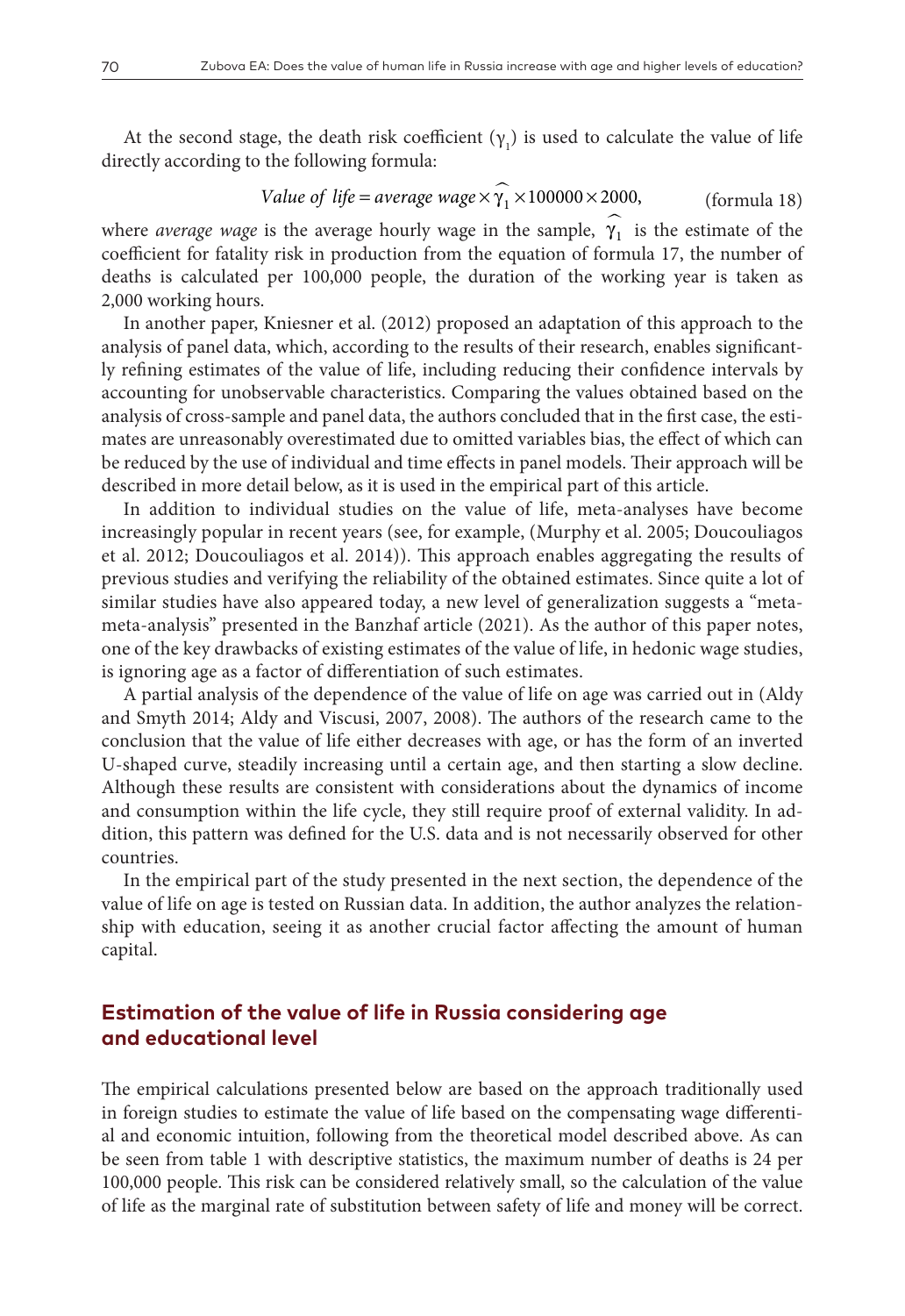In addition, dividing the sample into subgroups by age and level of achieved education enables testing theoretical conclusions about the relationship between the value of life and the amount of human capital.

## **Data and methodology**

Calculations are carried out on the data of the Russian Longitudinal Monitoring Survey (hereinafter referred to as the HSE RLMS) for the period from 2010 to 2020. The author uses a representative individual sample and draws the observations having complete information on the following parameters:

- wages,
- belonging to a certain employment industry and professional group (in the HSE RLMS data, the professional group reflects the level of qualifications: from unskilled workers in all industries to legislators, senior officials, senior and middle managers),
- gender, age, marital status, region of residence.

By analogy with foreign papers on this topic, only working individuals with non-zero wages are considered, and the missing values are ignored.

The risks of fatal and non-fatal injuries in the workplace are calculated according to the Rosstat Bulletin *Industrial injuries in the Russian Federation* as the ratio of the number of occupational injuries in each specific industry to the total number of people employed in this industry per 100,000 people.

Table 1 presents descriptive statistics of the data used for calculations. The structure of the sample by region of residence and occupational groups, which are used as control variables, is not given due to the large number of categories.

| <b>Variable</b>                                                                                           | Average<br>value        | <b>Standard</b><br>deviation | Median                           | <b>Minimum</b><br>value | <b>Maximum</b><br>value |
|-----------------------------------------------------------------------------------------------------------|-------------------------|------------------------------|----------------------------------|-------------------------|-------------------------|
| Wage (rubles per hour)                                                                                    | 93.90                   | 71.83                        | 78.51                            | 0.085                   | 2463.56                 |
| Age (years)                                                                                               | 40.81                   | 12.2                         | 40.0                             | 14.0                    | 87.0                    |
| Risk of fatal injury at work<br>(number of deaths per 100,000<br>workers in the industry)                 | 5.565                   | 5.63                         | 4.62                             | 0.0                     | 24.0                    |
| Risk of non-fatal injury at work<br>(number of non-fatal injuries per<br>100,000 workers in the industry) | 108.33                  | 83.535                       | 93.76                            | 0.0                     | 452.0                   |
| Categorical variables<br>(share in the total number of observations)                                      |                         |                              |                                  |                         |                         |
| Gender                                                                                                    |                         | $0 -$ men                    |                                  |                         | $1 - w$ omen            |
|                                                                                                           |                         | 0.443                        |                                  |                         | 0.557                   |
| Distribution by level of education                                                                        | Incomplete<br>secondary | Secondary<br>general         | Vocational<br>training<br>school | Technical<br>school     | Higher                  |
|                                                                                                           | 0.06                    | 0.11                         | 0.21                             | 0.24                    | 0.38                    |

#### **Table 1.** Descriptive statistics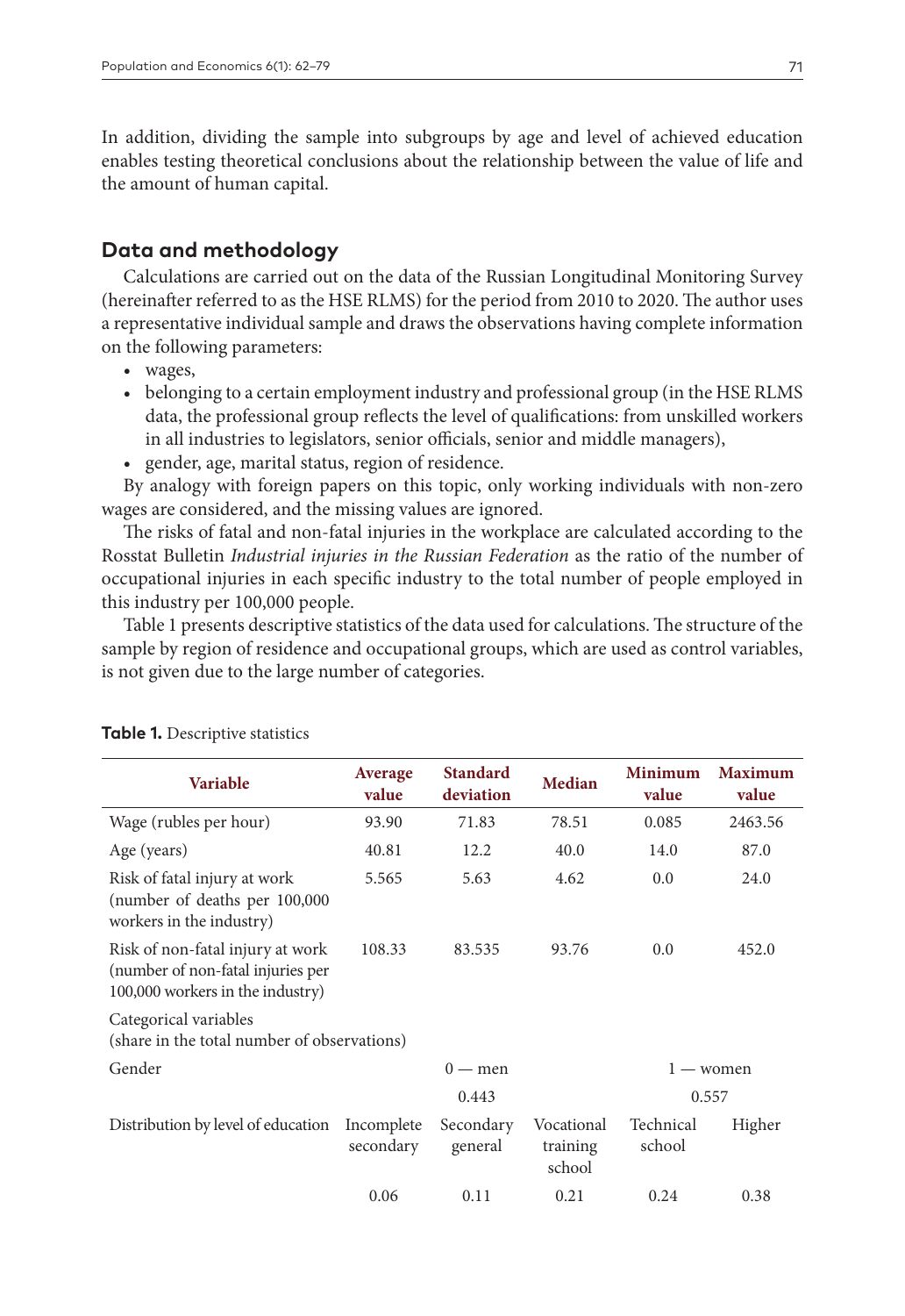| <b>Variable</b>            | Average<br>value                                                     | <b>Standard</b><br>deviation | Median                                | <b>Minimum</b><br>value | <b>Maximum</b><br>value |
|----------------------------|----------------------------------------------------------------------|------------------------------|---------------------------------------|-------------------------|-------------------------|
| Distribution by age groups | Under 25                                                             | $25 - 34$                    | $35 - 44$                             | $45 - 54$               | Older than<br>54        |
|                            | 0.08                                                                 | 0.27                         | 0.27                                  | 0.22                    | 0.16                    |
| Marital status             | Never<br>married                                                     | Married                      | Live to-<br>gether, not<br>registered | Divorced                | Widow or<br>widower     |
|                            | 0.13                                                                 | 0.59                         | 0.14                                  | 0.09                    | 0.05                    |
|                            | The marriage is regis-<br>tered, but spouses do<br>not live together |                              | Did not answer the question           |                         |                         |
|                            |                                                                      |                              | less than 0.01                        |                         |                         |

*Note:* The table shows descriptive statistics for variables used in calculations according to the HSE RLMS data for 2010-2020.

Panel data enable accounting for important unobservable factors affecting wage variation as individual and time effects. In terms of individual, time-invariant characteristics, one of these factors is most likely labour productivity. Time effects correct the influence of general dynamic trends, in particular structural fluctuations in the labour market.

As it was shown in (Kniesner et al. 2012), the use of panel data to calculate the value of life allows for more accurate estimates compared to cross-sample analysis. In this article, the author uses a similar regression model with individual and time effects:

$$
\ln(wage_{ikt}) = \beta X_{it} + \gamma_1 fatal \; injury \; risk_{kt} ++ \gamma_2 non-fatal \; injury \; risk_{kt} + \alpha_i + \delta_t + \varepsilon_{ikt}, \qquad \qquad \text{(formula 19)}
$$

where wage<sub>*kt*</sub> is the rate of hourly wage of a worker with index i, employed in industry k in year t, *X<sub>i</sub>* is the vector of control variables (age, age squared, gender, education level, region of residence, marital status, occupational group), *fatal injury risk<sub>kt</sub>* and *non* – *fatal injury risk<sub>kt</sub>* are the risk of fatal and non-fatal injury to the production in industry k in year t accordingly,  $\alpha_{i}$  is the individual effect,  $\delta_{i}$  is the time effect,  $\varepsilon_{ikt}$  is idiosyncratic shock.

In (Kniesner et al. 2012) for the USA and (Zubova 2022b) for Russia, several panel model specifications are considered, including those with random and fixed effects. The model with fixed effects is significantly better suited for solving the problem of accounting for unobservable characteristics, primarily labour productivity, since this parameter can correlate both with wages and with the choice of employment in a particular industry. Nevertheless, as it was shown in (Zubova 2022b), the use of a model with fixed effects leads to that most observations are not actually considered in the calculations, since the fatality risk variation is important for determining the coefficient for the risk variable. Basically, this coefficient is determined by "marginal" individuals who have moved from a more dangerous industry to a less dangerous one within the given period, or vice versa, since in other cases the variation of the risk variable over time is too small.

Due to differences in the number of observations and the number of variables, some of which also fall out due to the lack of variation over time, it is incorrect to choose among models with different types of effects based on statistical tests (for example, the Hausman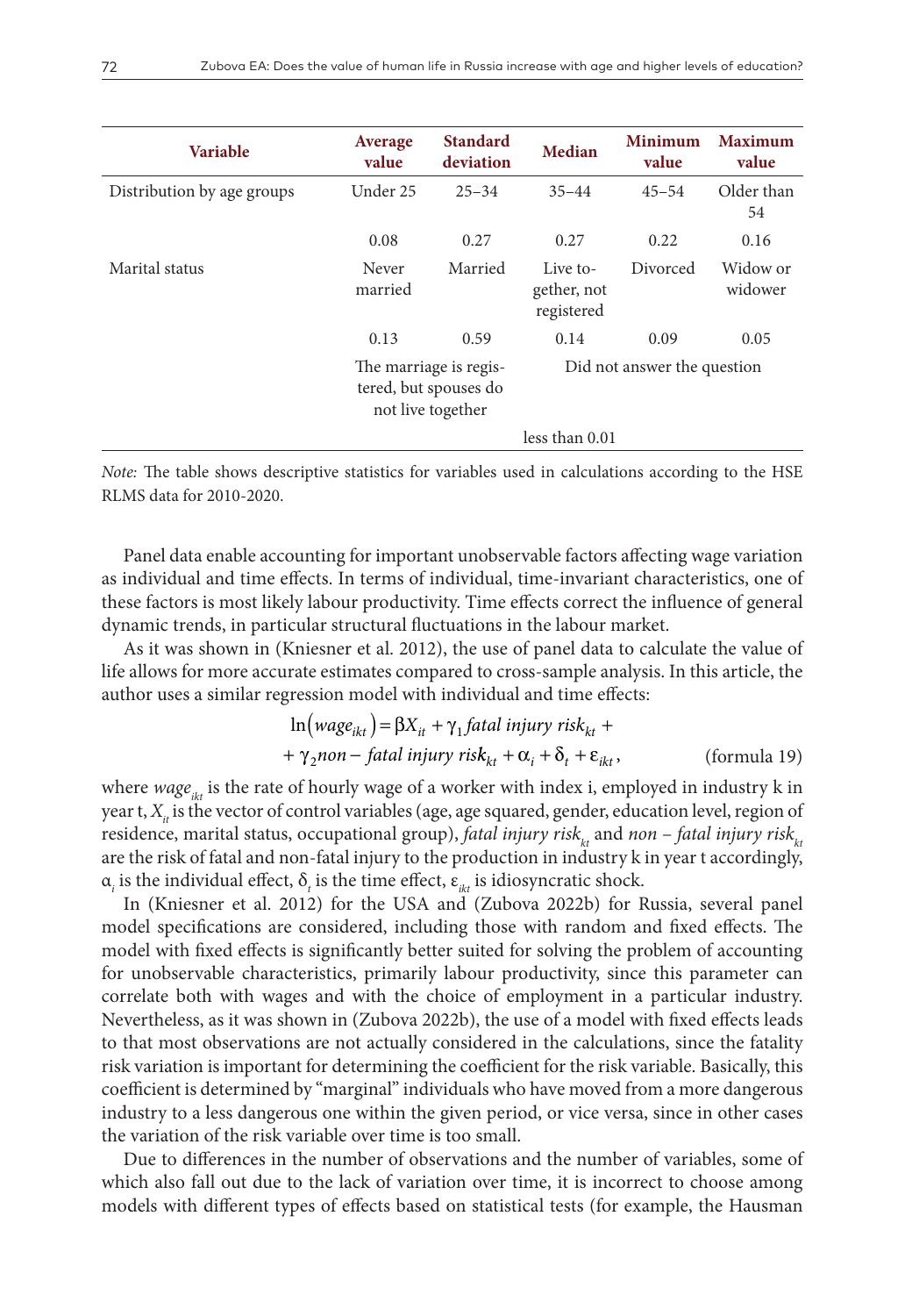test). It is possible to compare estimates using both types of effects on a complete sample, as it was shown in Zubova's work (2022b). In the models with fixed effects, the coefficient estimates for the risk of fatal injury turned out to be lower than in those with random effects (7  $\cdot$  10<sup>-3</sup> vs 8  $\cdot$  10<sup>-3</sup>, respectively); however, these estimates are quite close in magnitude and significantly lower than in other specifications not accounting unobservable effects  $(12 \cdot 10^{-3})$ . Our interest is in estimating the value of life across educational and age groups, which stand for parts of the total sample, and that means a significantly smaller number of observations, so a possible increase in the accuracy of estimates due to the use of fixed effects does not justify the loss of a significant part of observations due to the limitations of using models of this type. Therefore, in this paper, the choice is made in favour of random effects.

Division into educational groups was carried out in accordance with the main stages of education: incomplete secondary education, secondary general education, vocational training school, technical school, and higher education. Age groups are represented by ten-year intervals with the exception of the youngest and oldest ones. The youngest group includes individuals from 18 to 24 years old, as this is usually the age when young people do not yet have a full education and are forced to combine work with study. The oldest group includes individuals who have reached 55 years of age and older, that is, in pre-retirement and retirement ages.

## **Results**

Table 2 presents the results of estimating the regression of the logarithm of wages with random effects on the full sample and on the subsamples for five educational groups.

|                                        | <b>Total</b><br>sample | Incom-<br>plete<br>secondary | Secon-<br>dary<br>general | <b>Vocational</b><br>training<br>school | <b>Technical</b><br>school | <b>Higher</b> |
|----------------------------------------|------------------------|------------------------------|---------------------------|-----------------------------------------|----------------------------|---------------|
| Constant                               | $3.445***$             | $4.136***$                   | $3.993***$                | $4.207***$                              | $3.97***$                  | $3.897***$    |
|                                        | (1.043)                | (0.43)                       | (0.356)                   | (0.251)                                 | (0.229)                    | (1.9)         |
| Age                                    | $0.034***$             | $0.036**$                    | $0.035***$                | $0.035***$                              | $0.066***$                 | $0.06***$     |
|                                        | (0.004)                | (0.016)                      | (0.013)                   | (0.009)                                 | (0.005)                    | (0.007)       |
| Age $^2$                               | $-0.001***$            | $-0.001***$                  | $-0.001***$               | $-0.001***$                             | $-0.001***$                | $-0.001***$   |
|                                        | (0.0001)               | (0.0002)                     | (0.0001)                  | (0.00005)                               | (0.00002)                  | (0.0001)      |
| Gender (female $=$<br>1.               | $-0.341***$            | $-0.334***$                  | $-0.302***$               | $-0.355***$                             | $-0.332***$                | $-0.337***$   |
| $male = 0)$                            | (0.021)                | (0.085)                      | (0.067)                   | (0.047)                                 | (0.004)                    | (0.032)       |
| Risk of fatal injury                   | $0.008***$             | $0.016**$                    | 0.008                     | $0.01**$                                | $0,009**$                  | $0,006*$      |
|                                        | (0.002)                | (0.007)                      | (0.005)                   | (0.003)                                 | (0.004)                    | (0.003)       |
| Risk of non-fatal injury               | 0.0002                 | 0.0002                       | 0.0003                    | 0.0002                                  | 0.0002                     | 0.0002        |
|                                        | (0.0001)               | (0.0005)                     | (0.0004)                  | (0.0002)                                | (0.0003)                   | (0.0002)      |
| Control for marital<br>status          | yes                    | yes                          | yes                       | yes                                     | yes                        | yes           |
| Control for the region<br>of residence | yes                    | yes                          | yes                       | yes                                     | yes                        | yes           |

**Table 2.** Estimation of hedonic wage regression across educational groups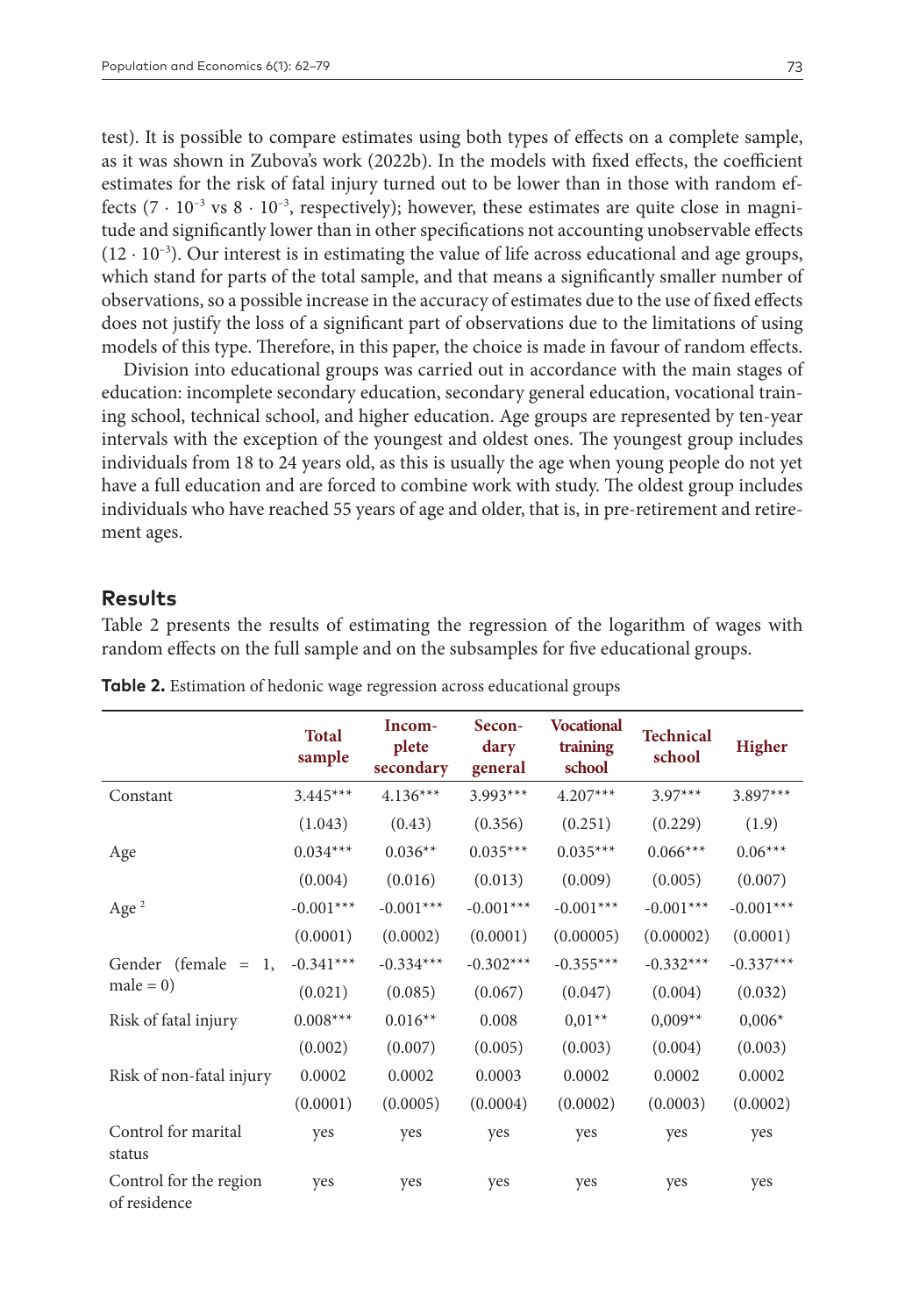|                                       | <b>Total</b><br>sample | Incom-<br>plete<br>secondary | Secon-<br>dary<br>general | Vocational<br>training<br>school | Technical<br>school | <b>Higher</b> |
|---------------------------------------|------------------------|------------------------------|---------------------------|----------------------------------|---------------------|---------------|
| Control for the level of<br>education | yes                    |                              |                           |                                  |                     |               |
| Control for professional<br>groups    | yes                    | yes                          | yes                       | yes                              | yes                 | yes           |
| Time/Individual effects               | yes/yes                | yes/yes                      | yes/yes                   | yes/yes                          | yes/yes             | yes/yes       |
| Adjusted $R^2$                        | 0.455                  | 0.437                        | 0.449                     | 0.455                            | 0.445               | 0.399         |
| Number of observations                | 73,785                 | 4,093                        | 8,165                     | 15,760                           | 17,947              | 27,820        |

*Note:* The table shows estimates of panel regression of the natural logarithm of wages with random effects across educational groups. Standard errors are indicated in parentheses. Significance of the coefficients:  $* - 10\%$  level,  $** - 5\%$  level,  $*** - 1\%$  level.

Based on the coefficients for the death risk variable from Table 2, we calculate the value of life (see Table 3). The coefficient for the risk variable decreases with the level of education, while the average wage, on the contrary, increases. However, in terms of the value of life, wage growth is slower, and it cannot compensate for the decrease in risk, so the value of life decreases as the level of education increases. At the same time, for a group of people with secondary general education, the risk coefficient is not significant, which may be due to the small number of observations in this category associated with risky work. The group of people with higher education is the largest, and we see that the value of life in this group in Russia is significantly lower than that typical for people with incomplete secondary education.

Similarly to the analysis by educational groups, table 4 presents estimates of the regression of the natural logarithm of wages across age groups.

|                                                 | <b>Total</b><br>sample | Incomplete<br>secondary | Secon-<br>dary<br>general | Vocational<br>training<br>school | <b>Technical</b><br>school | Higher      |
|-------------------------------------------------|------------------------|-------------------------|---------------------------|----------------------------------|----------------------------|-------------|
| Average wage<br>per hour, in<br>rubles          | 93.89                  | 77.31                   | 81.78                     | 81.58                            | 81.12                      | 115.09      |
| Coefficient<br>for fatal injury                 | 0.00838                | 0.015935                | not sig-<br>nificant      | 0.010033                         | 0.009203                   | 0.005731    |
| Value of life,<br>in rubles (in<br>2010 prices) | 157,359,640            | 246,386,970             | $\overline{\phantom{a}}$  | 163,698,428                      | 149,309,472                | 131,916,158 |
| Value of life,<br>in rubles (in<br>2020 prices) | 287,436,644            | 450,055,960             |                           | 299,015,216                      | 272,732,027                | 240,961,010 |

**Table 3.** Estimates of the value of life across educational groups

*Note:* The table shows the estimates of the value of life across educational groups, calculated by the author according to formula 18.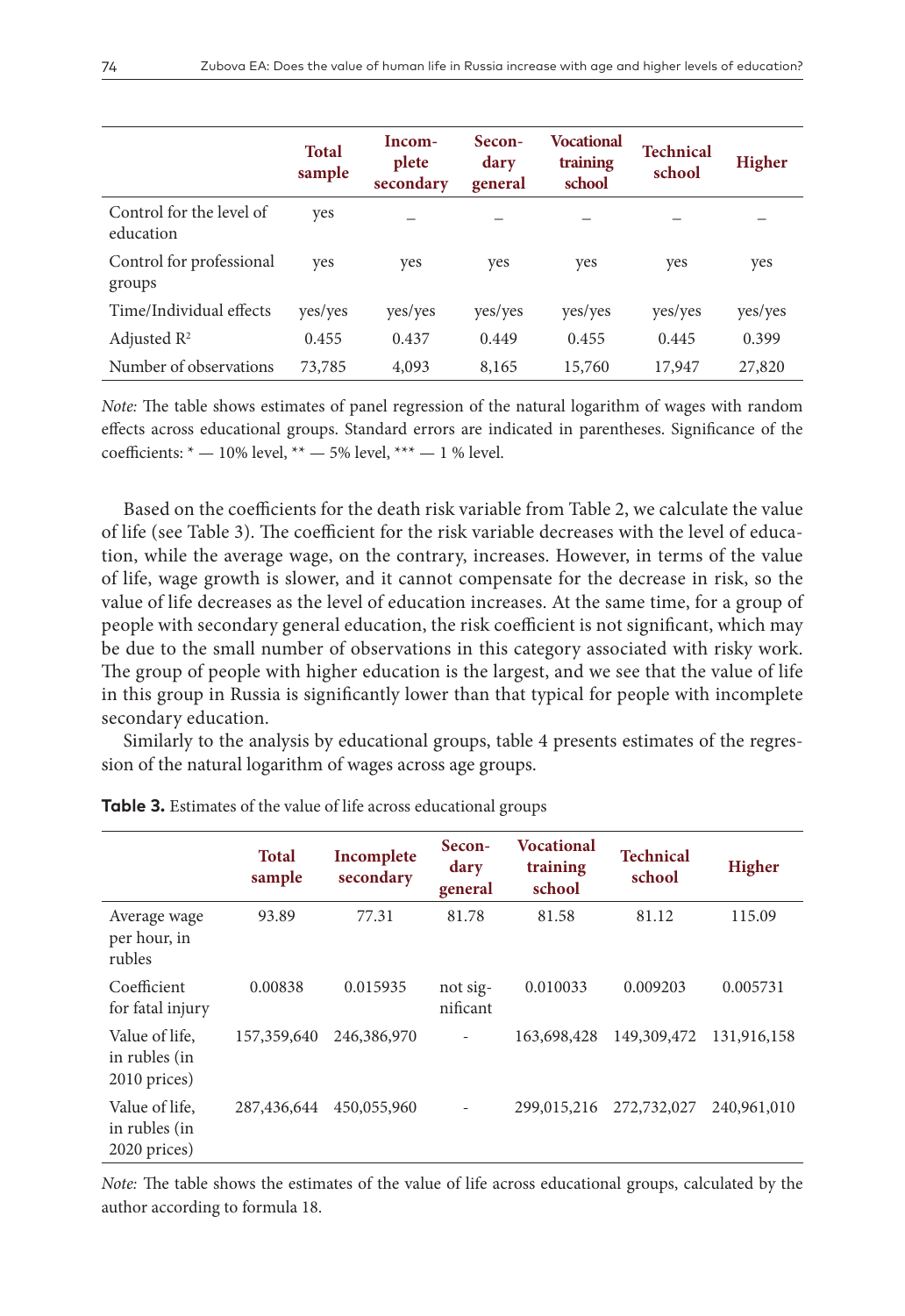|                                        | <b>Total</b><br>sample | <b>Under</b><br>25 | $25 - 34$   | $35 - 44$   | $45 - 54$   | Older<br>than 54 |
|----------------------------------------|------------------------|--------------------|-------------|-------------|-------------|------------------|
| Constant                               | $3.445***$             | $-2.806$           | $3.972**$   | 3.413       | 4.013       | $5.864***$       |
|                                        | (1.043)                | (2.637)            | (1.493)     | (2.419)     | (3.453)     | (2.474)          |
| Age                                    | $0.034***$             | $0.588**$          | 0.008       | 0.022       | 0.043       | $-0.009$         |
|                                        | (0.004)                | (0.217)            | (0.068)     | (0.091)     | (0.129)     | (0.058)          |
| Age $^2$                               | $-0.001***$            | $-0.012*$          | $-0.001$    | $-0.0002$   | $-0.0001$   | $-0.0002$        |
|                                        | (0.0001)               | (0.005)            | (0.0001)    | (0.001)     | (0.001)     | (0.0004)         |
| Gender (female=1, male=0)              | $-0.341***$            | $-0.306***$        | $-0.405***$ | $-0.391***$ | $-0.297***$ | $-0.233***$      |
|                                        | (0.021)                | (0.054)            | (0.032)     | (0.041)     | (0.053)     | (0.065)          |
| Risk of fatal injury                   | $0.008***$             | $0.012*$           | $0.01***$   | $0.009*$    | 0.006       | 0.006            |
|                                        | (0.002)                | (0.005)            | (0.003)     | (0.003)     | (0.004)     | (0.005)          |
| Risk of non-fatal injury               | 0.0002                 | 0.0002             | $-0.00003$  | $-0.00005$  | 0.0003      | 0.0003           |
|                                        | (0.0001)               | (0.0004)           | (0.0002)    | (0.0002)    | (0.0002)    | (0.0003)         |
| Control for the level of<br>education  | yes                    | yes                | yes         | yes         | yes         | yes              |
| Control for marital status             | yes                    | yes                | yes         | yes         | yes         | yes              |
| Control for the region of<br>residence | yes                    | yes                | yes         | yes         | yes         | yes              |
| Control for professional<br>groups     | yes                    | yes                | yes         | yes         | yes         | yes              |
| Time/Individual effects                | yes/yes                | yes/yes            | yes/yes     | yes/yes     | yes/yes     | yes/yes          |
| Adjusted $R^2$                         | 0.455                  | 0.369              | 0.402       | 0.484       | 0.497       | 0.475            |
| Number of observations                 | 73,785                 | 6,010              | 20,304      | 19,558      | 16,281      | 11,632           |

**Table 4.** Estimation of hedonic wage regression across age groups

*Note:* The table shows estimates of panel regression of the natural logarithm of wages with random effects across age groups. Standard errors are indicated in parentheses. Significance of the coefficients:  $* - 10\%$  level,  $** - 5\%$  level,  $*** - 1\%$  level.

The fatality risk coefficients from table 4 allow for the calculation of the value of life by age groups presented in table 5. As can be seen from the last two columns, coefficient estimates are not significant for people over the age of 45, so the value of life cannot be calculated. This is probably due to the fact that at older ages people are less likely to engage in risk-related work for health reasons. Nevertheless, the estimate of the value of life for the full sample is significantly lower than in any of the groups up to 44 years old, thus, we can conclude that the older groups put downward pressure on it.

The values calculated based on this methodology may be biased upwards since they are not adjusted for the presence of unobservable factors of variation in the form of fixed effects. However, these differences are relatively small and fall within the margin of error, and the estimates can be considered fairly accurate.

As shown in (Zubova 2022a), estimates of the value of life based on the compensating differential are significantly higher than any other estimates previously obtained for Russia using a different methodology, both with stated (2.4–13.3 million rubles in 2019 prices)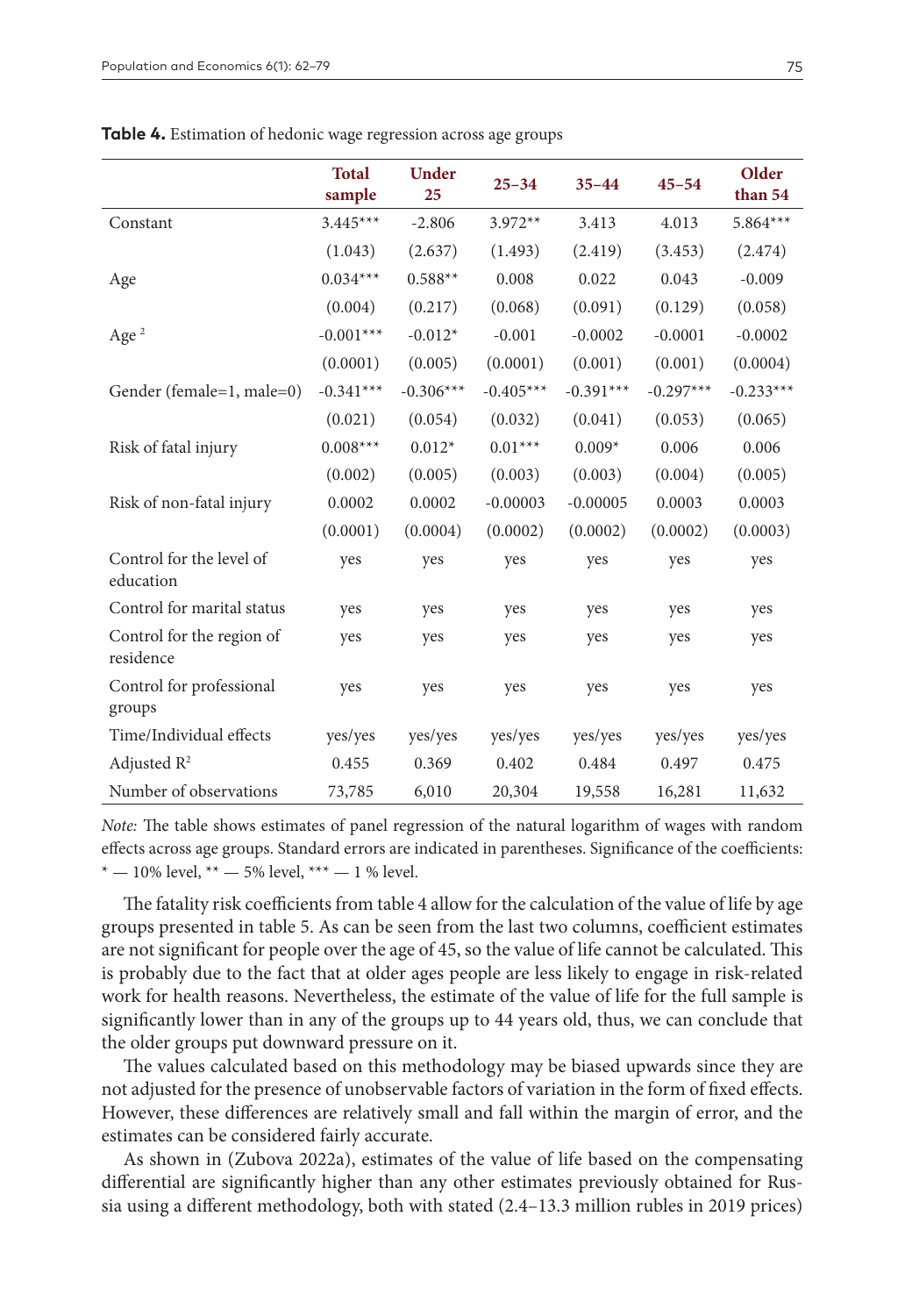|                                                 | <b>Total</b><br>sample | Under 25      | $25 - 34$     | $35 - 44$     | $45 - 54$            | Older<br>than 54     |
|-------------------------------------------------|------------------------|---------------|---------------|---------------|----------------------|----------------------|
| Average salary<br>per hour, in<br>rubles        | 93.89                  | 82.62         | 100.45        | 102.98        | 91.63                | 76.08                |
| Coefficient for<br>fatal injury                 | 0.00838                | 0.011567      | 0.009849      | 0.008755      | not sig-<br>nificant | not sig-<br>nificant |
| Value of life.<br>in rubles (in<br>2010 prices) | 157,359,640            | 191, 133, 108 | 197,866,410   | 180,317,980   |                      |                      |
| Value of life,<br>in rubles (in<br>2020 prices) | 287,436,644            | 349,128,018   | 361, 427, 218 | 329, 372, 863 |                      |                      |

**Table 5.** Estimates of the value of life across age groups

*Note:* The table shows the estimates of the value of life across age groups, calculated by the author according to formula 18.

and revealed (51.3–131.8 million rubles in 2017 prices) preferences. Similarly, the values obtained in this study are higher than those proposed by Bykov (2007) based on a review of alternative approaches (30–40 million rubles in 2007 prices or approximately 74–99 million rubles when adjusted to the dynamics of the CPI up to 2020) and by Zubets and Novikov (2018) within their own econometric model (51.3–61.1 million rubles). They are also significantly higher than the amount of compensation to relatives of people who died under certain circumstances, fixed in legislative acts of the Russian Federation and court decisions: from 0.5 to 9.2 million rubles according to the results of the analysis carried out in (Zubets and Novikov 2018).

On the other hand, in comparison with the alternative estimates listed above, the results of this paper are closest to the official estimates of government departments and empirical works in the USA (11.4 million US dollars in 2020 prices according to data of the U.S. Department of Health and Human Services; according to the results of the analysis in Banzhaf (2021), the average estimate was \$6.98 million in 2019 prices). In both cases, estimates for the United States were obtained using a methodology comparable to the approach used in this paper, which, as mentioned above, is by far the most reasonable. A detailed comparison of estimates and discussion of possible differences in the structure of risks between the United States and Russia is also presented in (Zubova 2022a).

# **Conclusion**

As the practice of public administration in many developed countries shows, the value of life is the most important parameter for cost–benefit analysis of public policy measures. Particularly, in the USA, these estimates are calculated at the official level and are published on the official websites of government departments (see, for example, (U.S. Department of Health and Human Services 2021; U.S. Department of Transportation 2021; U.S. Office of Management and Budget 2003)). The introduction of the practice of calculating and using such estimates in the Russian Federation should contribute to improving the quality of pu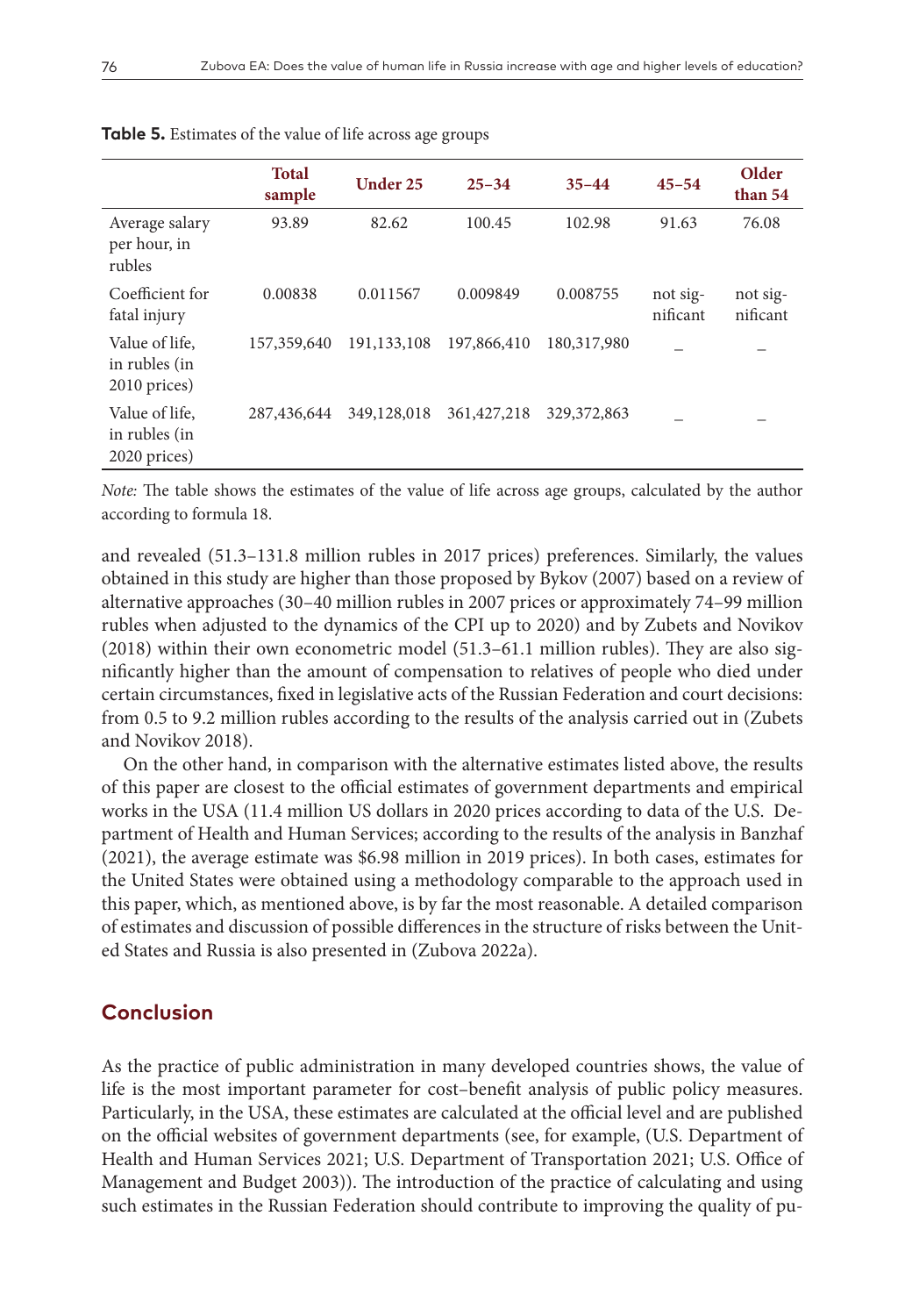blic administration in terms of policy planning, as well as allowing the use of a methodology comparable with other countries for analyzing the comparative effectiveness of government programmes.

This article presents a new theoretical model explaining the mechanism of choice in the labour market considering fatality risks. The contribution to the development of the methodology for estimating the value of life is that this model enables understanding the economic logic of the formation of this indicator and can be used to explain the results of empirical calculations. In addition, the use of parameters such as the amount of human capital and the degree of risk aversion in the model provides grounds for further research, which should enable clarifying existing estimates.

The empirical part of the paper presents calculations of the value of life in Russia across educational and age groups. The results of the analysis by age groups generally confirm the studies based on the U.S. data and show that the dependence of the value of life on the age is nonlinear, that is, the indicator increases up to a certain period, and then begins to decrease. At younger ages, these changes may be associated with an increase in human capital due to the acquisition of experience, knowledge, and skills, which is consistent not only with the general results of other studies on this topic, but also with the logic proposed within the framework of the developed theoretical model. At the same time, the decrease in the value of life in the group aged 35 to 44 years old and statistical insignificance of the estimates for older age groups most likely indicate that with age people are less inclined to engage in risky work or receive an insignificant increase in wages for this. Firstly, due to the deterioration of health, as well as the accumulation of knowledge and experience that open up a wider choice of employment in safe industries, risky work may become less attractive with age. Secondly, an increase in the likelihood of occupational injuries for health reasons can lead to a decrease in productivity, and, accordingly, competitiveness in the labour market in risk-related industries.

The analysis of the value of life across educational groups, to the author's knowledge, is carried out in this study for the first time. However, the calculations show that this factor is even more significant for explaining the differentiation of the value of life than age. The death risk coefficient and the average wage are negatively correlated, but the deviation of coefficients is significantly larger, which leads to a decrease in the value of life with an increase in the level of education. Although this result contradicts the logic of the theoretical model, it is most likely due to the decline in the prevalence of risky professions among people with higher education. A possible interpretation is that people with a higher level of education, other things being equal, have greater opportunities to receive decent wages without putting their lives at risk, and those of them who choose risky professions are characterized by a lower degree of risk aversion (in the theoretical model, we conditionally called them "preferring adventure").

#### **Literature**

- Aldy JE, Smyth SJ (2014) Heterogeneity in the Value of Life. National Bureau of Economic Research Working Paper Series 20206. <https://doi.org/10.3386/w20206>
- Aldy JE, Viscusi WK (2007) Age Differences in the Value of Statistical Life: Revealed Preference Evidence. Review of Environmental Economics and Policy 1(2): 241-60. URL: [https://scholar.harvard.](https://scholar.harvard.edu/jaldy/publications/age-differences-value-statistical-life-revealed-preference-evidence) [edu/jaldy/publications/age-differences-value-statistical-life-revealed-preference-evidence](https://scholar.harvard.edu/jaldy/publications/age-differences-value-statistical-life-revealed-preference-evidence)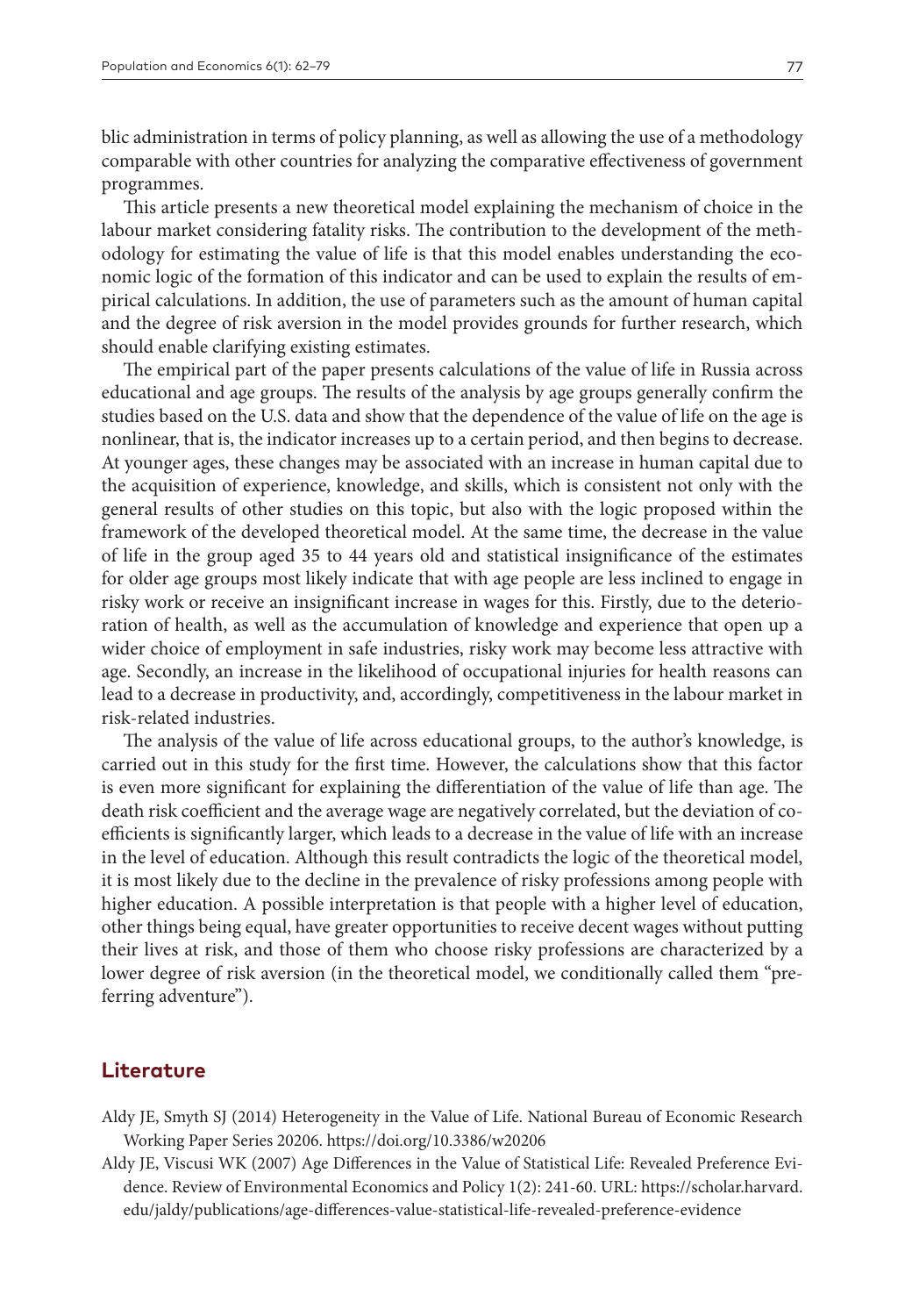- Aldy JE, Viscusi WK (2008) Adjusting the Value of a Statistical Life for Age and Cohort Effects. Review of Economics and Statistics 90(3): 573-81. URL: [https://scholar.harvard.edu/jaldy/publications/ad](https://scholar.harvard.edu/jaldy/publications/adjusting-value-statistical-life-age-and-cohort-effects)[justing-value-statistical-life-age-and-cohort-effects](https://scholar.harvard.edu/jaldy/publications/adjusting-value-statistical-life-age-and-cohort-effects)
- Andersson H, Treich N (2011) The Value of a Statistical Life. In: de Palma AR, Quinet LE, Vickerman R (Eds) Handbook in Transport Economics. Edward Elgar, Cheltenham, UK, 396-424. URL: [https://www.tse-fr.eu/sites/default/files/medias/doc/by/andersson/andersson\\_treich\\_handbook\\_](https://www.tse-fr.eu/sites/default/files/medias/doc/by/andersson/andersson_treich_handbook_vsl_chapter_2011.pdf) [vsl\\_chapter\\_2011.pdf](https://www.tse-fr.eu/sites/default/files/medias/doc/by/andersson/andersson_treich_handbook_vsl_chapter_2011.pdf)
- Banzhaf HS (2014) Retrospectives: The cold-war origins of the value of statistical life. The Journal of Economic Perspectives 28(4): 213-26.<http://dx.doi.org/10.1257/jep.28.4.213>
- Banzhaf HS (2021) The value of statistical life: A meta-analysis of meta-analyses. National Bureau of Economic Research Working Paper Series 29185. <https://doi.org/10.3386/w29185>
- Bykov AA (2007) On methodology for economic assessment of the value of statistical life (explanatory note). Problems of Risk Analysis 2. URL: [https://cyberleninka.ru/article/n/o-metodologii-ekono](https://cyberleninka.ru/article/n/o-metodologii-ekonomicheskoy-otsenki-zhizni-srednestatisticheskogo-cheloveka-poyasnitelnaya-zapiska)[micheskoy-otsenki-zhizni-srednestatisticheskogo-cheloveka-poyasnitelnaya-zapiska](https://cyberleninka.ru/article/n/o-metodologii-ekonomicheskoy-otsenki-zhizni-srednestatisticheskogo-cheloveka-poyasnitelnaya-zapiska) (in Russian)
- Doucouliagos C, Stanley TD, Giles M (2012) Are estimates of the value of a statistical life exaggerated? Journal of Health Economics 31(1): 197-206.<http://dx.doi.org/10.1016/j.jhealeco.2011.10.001>
- Doucouliagos H, Stanley TD, Viscusi WK (2014) Publication selection and the income elasticity of the value of a statistical life. Journal of Health Economics 33(1): 67-75. [http://dx.doi.org/10.1016/j.](http://dx.doi.org/10.1016/j.jhealeco.2013.10.010) [jhealeco.2013.10.010](http://dx.doi.org/10.1016/j.jhealeco.2013.10.010)
- Drèze JH (1962) L'Utilité Sociale d'une Vie Humaine. Revue Française de Recherche Opérationnelle 6: 93–118. URL:<http://hdl.handle.net/2078.1/86717>
- Hammitt JK (2000) Valuing mortality risk: Theory and practice. Environmental Science and Technology 34(8): 1396-1400.<https://doi.org/10.1021/es990733n>
- Kniesner TJ, Viscusi WK, Woock C, Ziliak JP (2012) The value of a statistical life: Evidence from panel data. The Review of Economics and Statistics 94(1): 74-87. [https://doi.org/10.1162/REST\\_a\\_00229](https://doi.org/10.1162/REST_a_00229)
- Murphy JJ, Allen PG, Stevens TH, Weatherhead D (2005) A meta-analysis of hypothetical bias in stated preference valuation. Environmental and Resource Economics 30: 313-25. [https://doi.org/10.1007/](https://doi.org/10.1007/s10640-004-3332-z) [s10640-004-3332-z](https://doi.org/10.1007/s10640-004-3332-z)
- Nifantova RV, Shipitsina SE (2012) Modern methods of human life evaluation. Economy of regions 3. URL: [https://cyberleninka.ru/article/n/sovremennye-metodicheskie-podhody-v-otsenke-stoimos](https://cyberleninka.ru/article/n/sovremennye-metodicheskie-podhody-v-otsenke-stoimosti-chelovecheskoy-zhizni)[ti-chelovecheskoy-zhizni](https://cyberleninka.ru/article/n/sovremennye-metodicheskie-podhody-v-otsenke-stoimosti-chelovecheskoy-zhizni) (in Russian)
- Robinson LA, Hammitt JK, O'Keeffe L (2019) Valuing Mortality Risk Reductions in Global Benefit-Cost Analysis. Journal of Benefit-Cost Analysis 10(S1): 15-50. [http://dx.doi.org/10.1017/](http://dx.doi.org/10.1017/bca.2018.26) [bca.2018.26](http://dx.doi.org/10.1017/bca.2018.26)
- Rosen S (1988) The Value of Changes in Life Expectancy. Journal of Risk and Uncertainty 1(3): 285– 304. URL: <https://www.jstor.org/stable/41760544>
- Schelling TC (1968) The life you save may be your own. In: Chase SB (Ed) Problems in public expenditure analysis. Studies of government finance. The Brookings Institution, Washington, DC, USA: 127-62.
- Shepard DS, Zeckhauser RJ (1984) Survival versus Consumption. Management Science 30(4): 423–39. URL: <https://www.jstor.org/stable/2631430>
- Viscusi WK (1993) The Value of Risks to Life and Health. Journal of Economic Literature 31(4): 1912– 46. URL: <https://www.jstor.org/stable/2728331>
- Viscusi WK (2004) The value of life: Estimates with risks by occupation and industry. Economic Inquiry 42(1): 29-48.<https://doi.org/10.1093/ei/cbh042>
- Viscusi WK (2011) What's to know? Puzzles in the literature on the value of statistical life. Vanderbilt Law and Economics Research 11-36.<https://dx.doi.org/10.2139/ssrn.1908376>